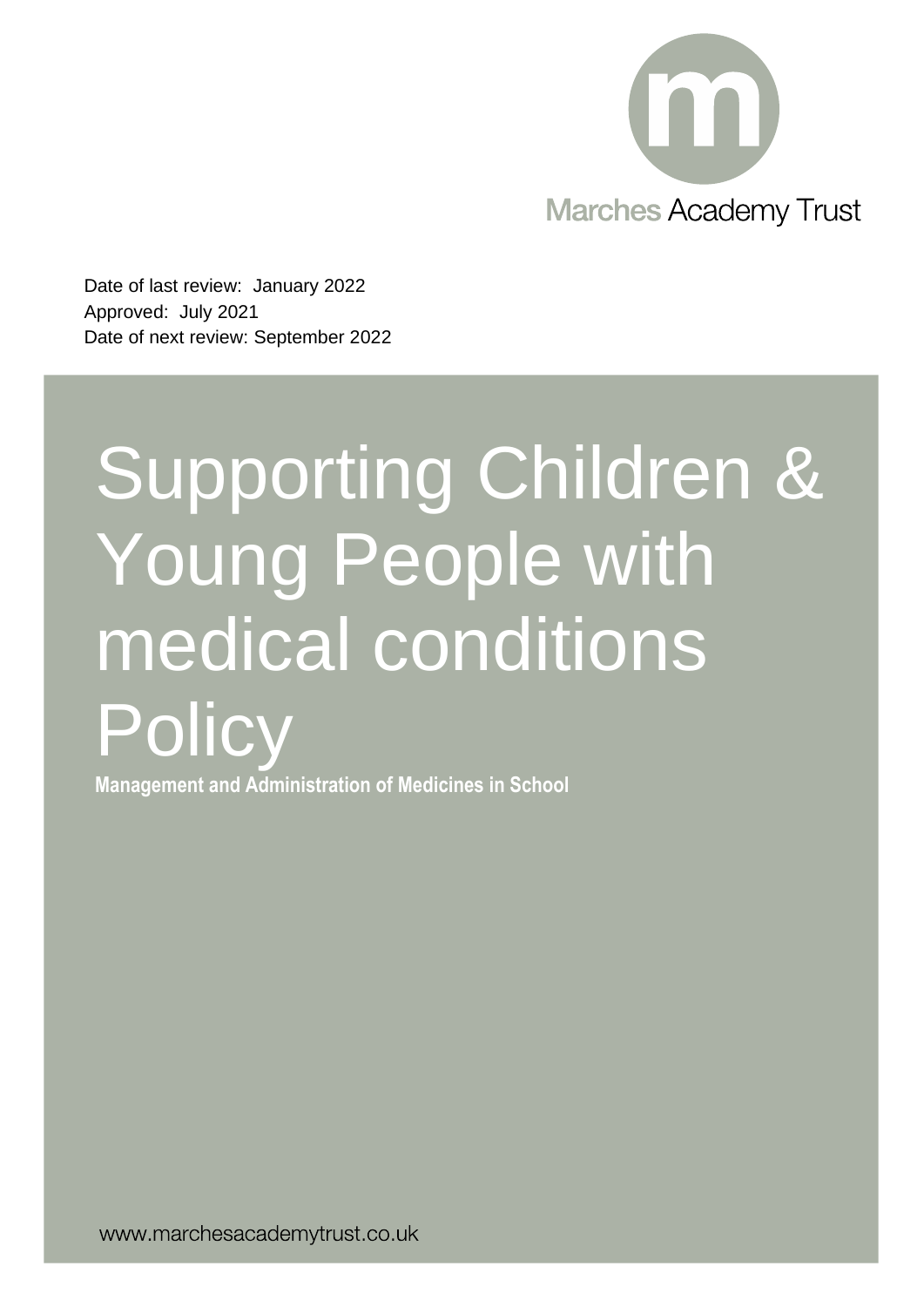# **Contents**

| 1.  | Aims.                                                                           |  |
|-----|---------------------------------------------------------------------------------|--|
| 2.  |                                                                                 |  |
| 3.  |                                                                                 |  |
| 4.  |                                                                                 |  |
| 5.  | Procedure to be followed when notified that a child has a medical condition 5   |  |
| 6.  |                                                                                 |  |
| 7.  |                                                                                 |  |
| 8.  |                                                                                 |  |
| 9.  | Individual healthcare plans (IHCP) for complex health needs and emergency care9 |  |
| 10. |                                                                                 |  |
| 11. |                                                                                 |  |
| 12. |                                                                                 |  |
| 13. |                                                                                 |  |
| 14. |                                                                                 |  |
| 15. |                                                                                 |  |
| 16. |                                                                                 |  |
| 17. |                                                                                 |  |
| 18. |                                                                                 |  |
| 19. | Appendix A - Process for developing individual healthcare plans (IHCP) 14       |  |
| 20. |                                                                                 |  |
| 21. |                                                                                 |  |
| 22. |                                                                                 |  |
| 23. |                                                                                 |  |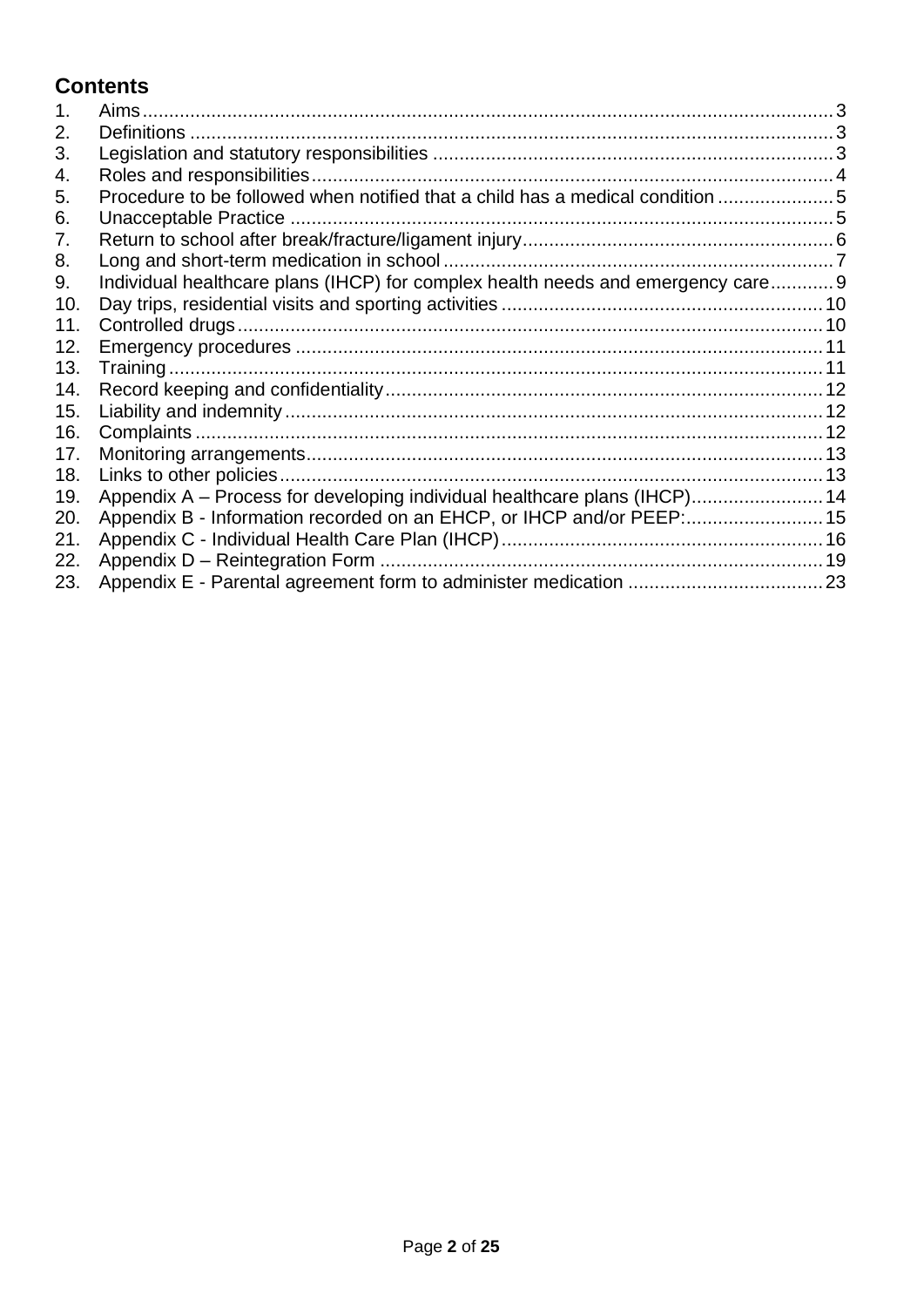# <span id="page-2-0"></span>**1. Aims**

Marches Academy Trust (the Trust) is committed to ensuring that all CYP and young people (CYP) with medical conditions can access and enjoy the same opportunities at any of the Trust's schools as any other CYP and to ensuring that they are able to play a full and active role in school life, remain healthy and achieve their academic potential.

This policy aims to ensure that:

- CYP, staff and parents understand how our school will support CYP with medical conditions.
- CYP with medical conditions are supported to allow them to access the same education as other CYP, including school trips and sporting activities.

Each Trust school will implement this policy by:

- Making sure sufficient staff are suitably trained;
- Making staff aware of CYP's condition, where appropriate;
- Making sure there are cover arrangements to ensure someone is always available to support CYP with medical conditions; and
- Ensuring individual healthcare plans are developed and monitored (IHCPs).

#### **The designated role with responsibility for implementing this policy is the Operations Manager and SENCo.**

# <span id="page-2-1"></span>**2. Definitions**

CYP's medical needs may be broadly summarised as being of two types:

- (a) Short-term: affecting their participation in school activities whilst they are on a course of medication.
- (b) Long-term: potentially limiting their access to education and requiring extra care and support (deemed special medical needs).

Medicines are defined as being any drug or remedy such as tablets, ointments, creams, liquids and inhalers, prescribed by a medical professional for treating, preventing or alleviating symptoms or for remedial effect upon the body.

# <span id="page-2-2"></span>**3. Legislation and statutory responsibilities**

This policy meets the requirements under [Section 100 of the Children and Families Act 2014,](http://www.legislation.gov.uk/ukpga/2014/6/part/5/crossheading/pupils-with-medical-conditions) which places a duty on governing bodies to make arrangements for supporting CYP at their school with medical conditions.

It is also based on the Department for Education's statutory guidance: [Supporting students at](https://www.gov.uk/government/uploads/system/uploads/attachment_data/file/484418/supporting-pupils-at-school-with-medical-conditions.pdf)  [school with medical conditions.](https://www.gov.uk/government/uploads/system/uploads/attachment_data/file/484418/supporting-pupils-at-school-with-medical-conditions.pdf)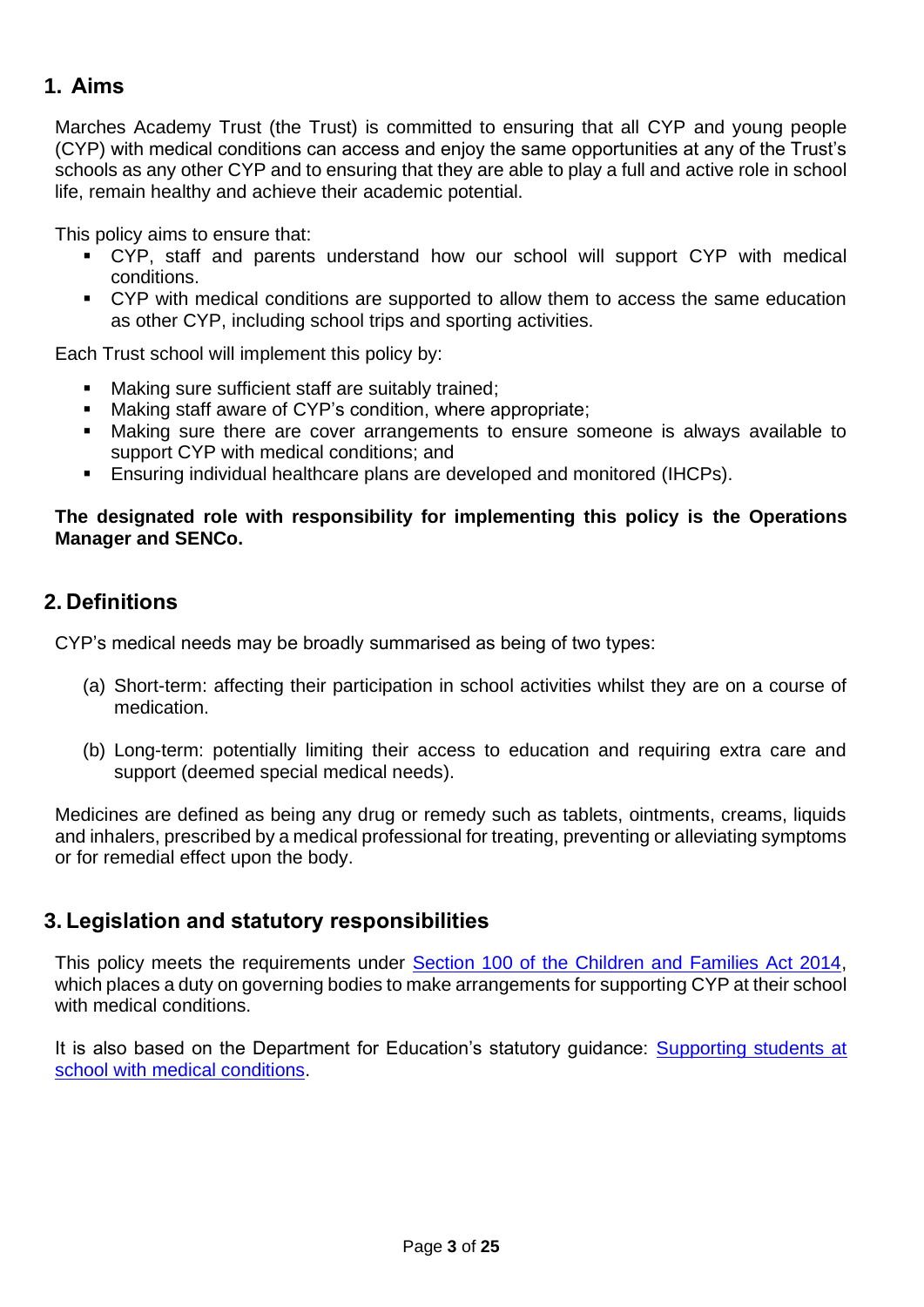# <span id="page-3-0"></span>**4. Roles and responsibilities**

The person with overall responsibility for this policy's implementation is currently the Chief Executive Officer, working with the Headteacher and their staff at each school. Line managers are responsible for the Medical Room/First Aid provisions at each school, and the Special Educational Needs and Disability Co-ordinator (SENDCo) at each school, are responsible for Education, Health and Care Plans (EHCP) and Individual Health Care Plans (IHCP) and supporting this at child level.

## **4.1 The Local Governing Body**

The Governing Body will hold the Headteacher to account for the implementation of this policy.

#### **4.2 The Headteacher will:**

- Ensure all staff are aware of this policy and understand their role in its implementation;
- Ensure that there is a sufficient number of trained staff available to implement this policy and deliver against all individual healthcare plans (IHCPs), including in contingency and emergency situations;
- **E** Ensure that information regarding an individual CYP's medical condition is shared with appropriate staff (including supply teachers where appropriate) on a need to know basis;
- Ensure that school staff are appropriately insured and aware that they are insured to support CYP in this way;
- Contact the school nursing service in the case of any CYP who has a medical condition that may require support at school, but who has not yet been brought to the attention of the school nurse;
- Ensure that systems are in place for obtaining information about a child's medical needs and that this information is kept up to date;
- Ensure that, where required, risk assessments consider any additional hazards posed to individual CYP because of their medical conditions; and
- Be responsible for the overall development and monitoring of Individual Healthcare Plans (IHCP) at their school.

## **4.3 Staff**

Supporting CYP with medical conditions during school hours is not the sole responsibility of one person. Any member of staff may be asked to provide support to CYP with medical conditions, although they will not be required to do so. This includes the administration of medicines.

Those staff who take on the responsibility to support CYP with medical conditions will receive sufficient and suitable training and will achieve the necessary level of competency before doing so.

Teachers will consider the needs of CYP with medical conditions that they teach. All staff will know what to do and respond accordingly when they become aware that a CYP with a medical condition needs help. Staff must be updated on medical conditions every term.

#### **4.4 Parents and Carers will:**

- Provide the school with sufficient and up-to-date information about their child's medical needs;
- Be involved in the development and review of their child's IHCP with the SENCo and should be involved in its drafting;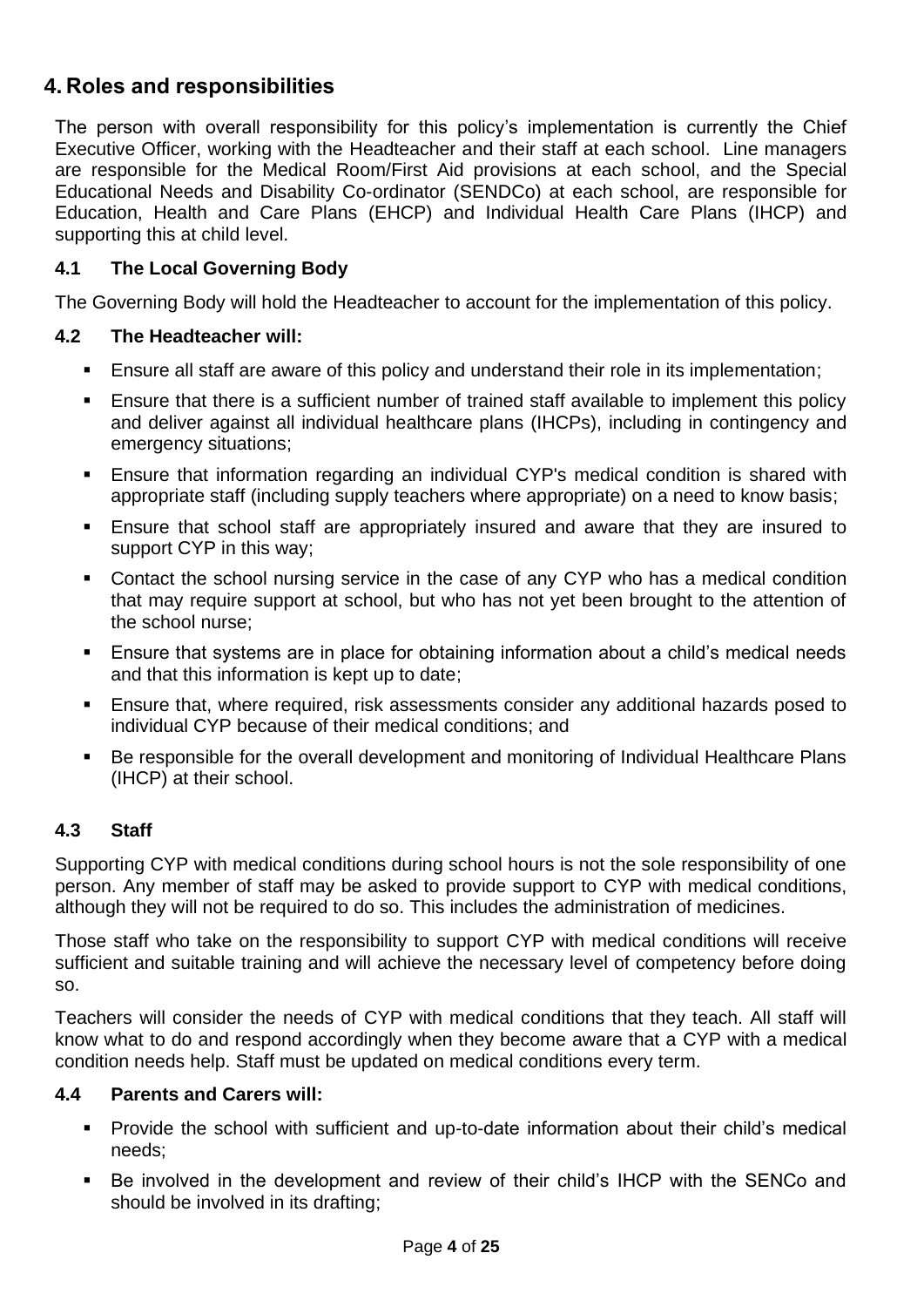- Carry out any action they have agreed to as part of the implementation of the IHCP e.g. provide medicines and equipment; and
- The parent/carer holds responsibility for ensuring any medication held in school is within expiry date and replenished before such medication will expire.

## **4.5 Children & Young People (CYP)**

CYP with medical conditions will often be best placed to provide information about how their condition affects them. They should be fully involved in discussions about their medical support needs and contribute as much as possible to the development of their IHCP's. They are also expected to comply with their IHCP. It is the CYP's responsibility to ensure that they follow the guidance given by any health care professional to support their medical needs

#### **4.6 School nurses and other healthcare professionals**

- **•** The Local Authority School Health Advisor/Nursing Team work collaboratively with the SENCo to provide additional medical support within school.
- **E** All Care Plans remain the responsibility of the Local Authority School Health Advisor/Nursing Team, with administrative support provided by the school.
- Our school nursing service will notify the school when a CYP has been identified as having a medical condition that will require support in school.
- Healthcare professionals, such as GPs and paediatricians, may liaise with the school's nurses and notify them of any CYP identified as having a medical condition.

#### **4.7 Providers of health services**

Providers of health services should cooperate with schools that are supporting CYP with a medical condition, including appropriate communication, liaison with school nurses and other healthcare professionals, such as specialist and CYP's community nurses, as well as participation in locally developed outreach and training. Health services can provide valuable support, information, advice and guidance to schools, and their staff, to support CYP with medical conditions at school.

# <span id="page-4-0"></span>**5. Procedure to be followed when notified that a child has a medical condition**

For CYP starting at a new school, arrangements will be in place in time for the start of the relevant school term. In other cases, such as a new diagnosis, or CYP moving to a new school mid-term, every effort will be made to ensure that arrangements are put in place within two weeks.

In cases where a child's medical condition is unclear, or where there is a difference of opinion, SENDCOs will make judgements about what support to provide, based on the available evidence. This would normally involve some form of medical evidence and consultation with parents/carers. Where evidence conflicts, some degree of challenge may be necessary to ensure that the right support can be put in place.

# <span id="page-4-1"></span>**6. Unacceptable Practice**

Although school staff should use their discretion, and judge each case on its merits with reference to the child's EHCP, or IHCP and/or PEEP, it is not generally acceptable practice to:

prevent CYP from easily accessing their inhalers and medication and administering their medication when and where necessary;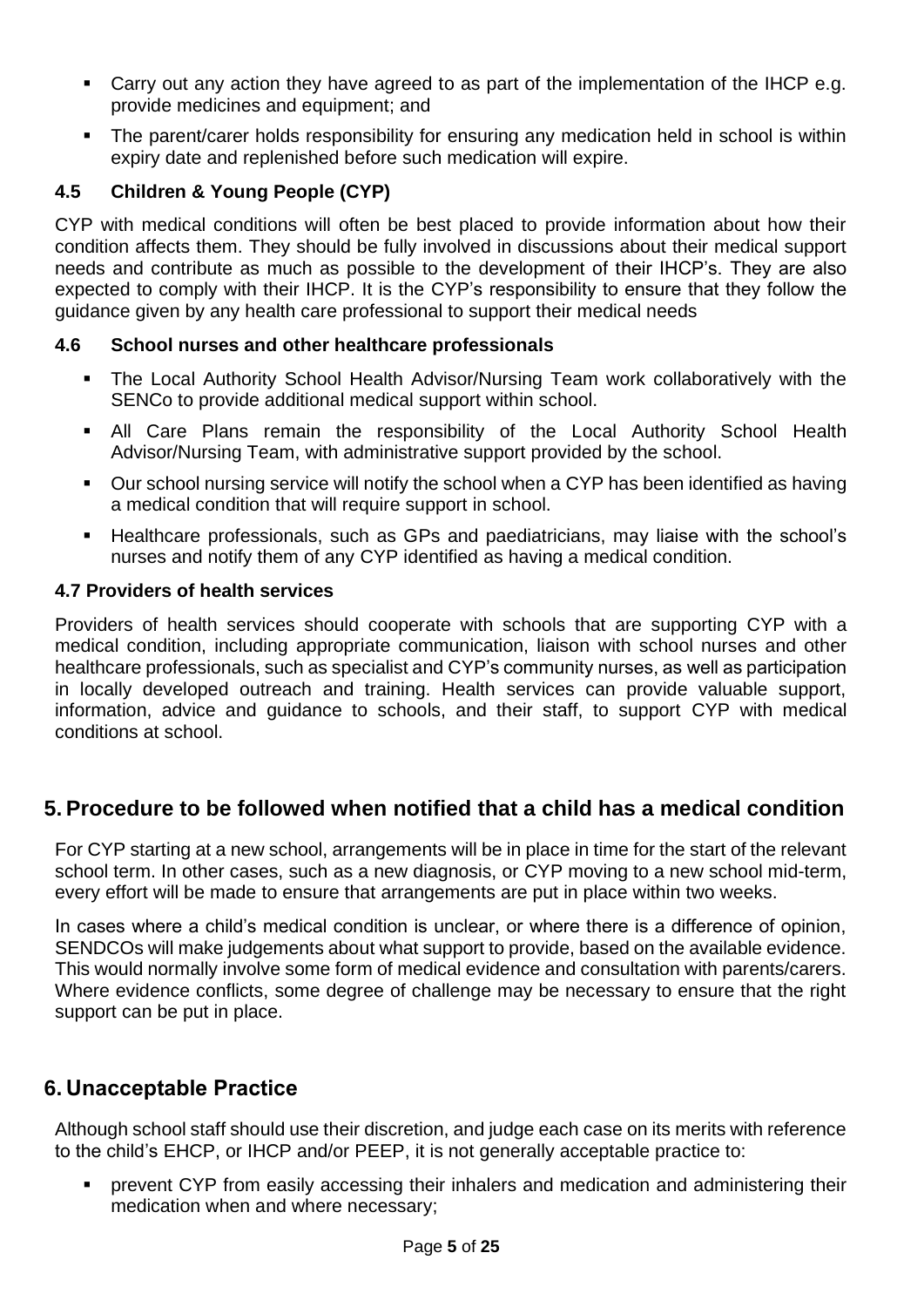- assume that every child with the same condition requires the same treatment;
- ignore the views of the child or their parents/carers, or ignore medical evidence or opinion (although this may be challenged);
- send CYP with medical conditions home frequently or prevent them from staying for normal school activities, including lunch, unless this is specified in their EHCP, or IHCP and/or PEEP;
- (if the child becomes ill) send them to the school office or Medical Room/First Aider unaccompanied, or with someone unsuitable;
- penalise CYP for their attendance record if their absences are related to their medical condition, e.g. hospital appointments;
- prevent CYP from drinking, eating or taking toilet or other breaks whenever they need to in order to manage their medical condition effectively;
- require parents/carers, or otherwise make them feel obliged, to attend school to administer medication or provide medical support to their child, including with toileting issues (no parent should have to give up working because the school is failing to support their child's medical needs); or
- prevent CYP from participating, or create unnecessary barriers to CYP participating, in any aspect of school life, including school trips, eg by requiring parents/carers to accompany the child.

# <span id="page-5-0"></span>**7. Return to school after break/fracture/ligament injury**

#### **Protocol for accepting CYP back into school whist on crutches or with broken/fractured bones or similar injury.**

Prior to a CYP returning to school the parent/carer will be required to contact reception and arrange a risk assessment reintegration meeting with the Operations Manager or SENCo.

Each school within our Trust will require information detailing what injury has been sustained, and any further relevant information linked to the injury, before accepting responsibility for a CYP with a break or fracture or in a sling, cast/boot or on crutches**.**

#### **Tutor/Head of Year must inform Operations Manager/SENCo of any CYP presenting with injury for the completion of a risk assessment.**

The following must be discussed/explained:

- Completion of **Reintegration medical form and discuss risk assessment in Appendix D**;
- Movement between lessons:
- Medication if required authorisation form to be completed and signed and storage of medication explained;
- Arrival to and collection from school arrangements;
- Check of emergency contact details;
- Follow up appointments noted and review date of risk assessment;
- Emergency procedures in case of fire alarm etc;
- **E** Timetable and location of lessons:
- Break and lunch arrangements access to Learning Support, if required; and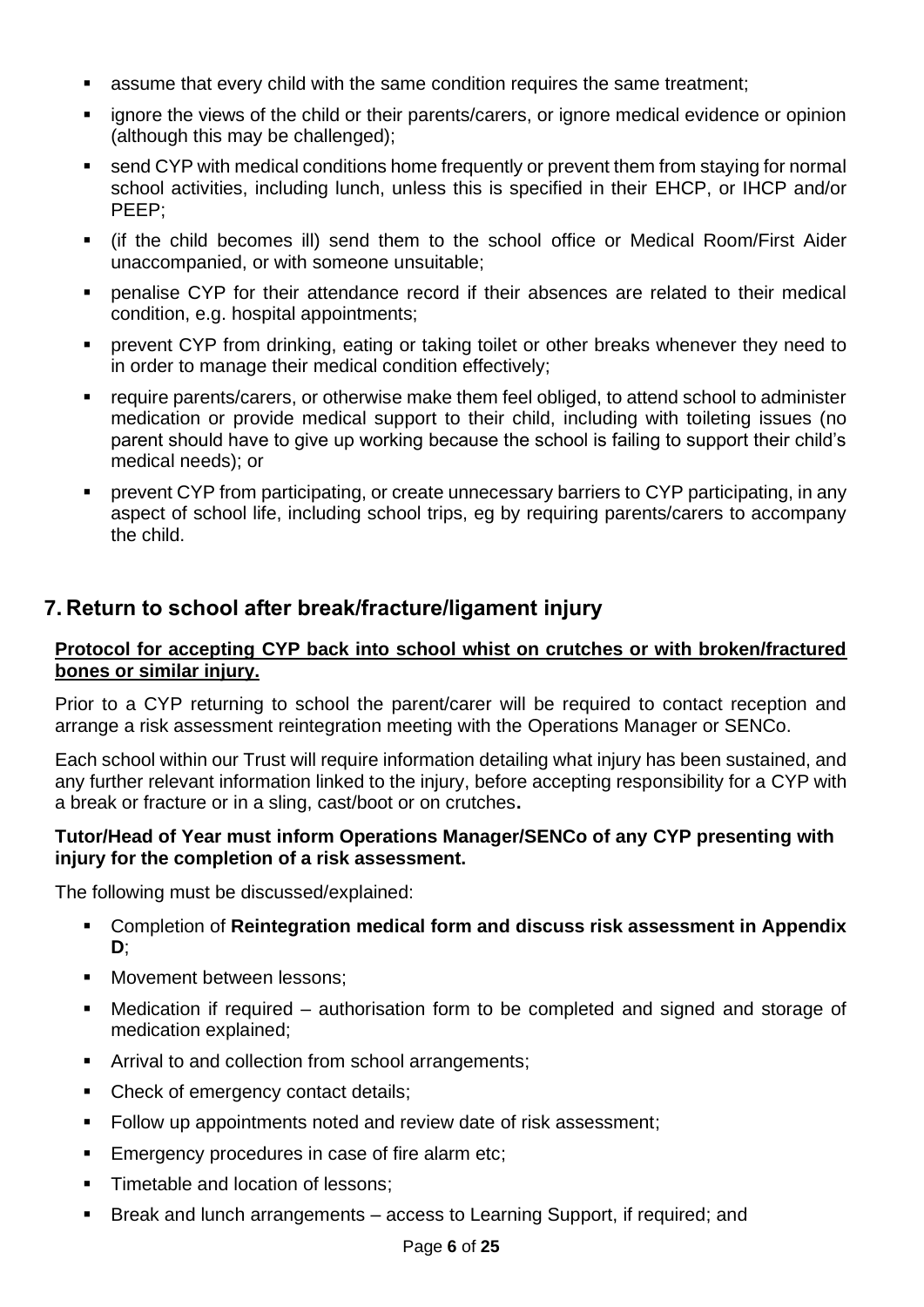■ Use of stairways and deciding when CYP is competent to access them.

In terms of health and safety within lessons the classroom teacher will decide as to whether an injured CYP can access practical activities. A generic risk assessment, where required, detailing health and safety issues will be shared with the parent/carer and CYP. The Headteacher will make any final decision as to whether return to school is appropriate.

## **If a CYP has a break or fracture -**

School will not accept responsibility for further injury resulting from the increased risk.

# <span id="page-6-0"></span>**8. Long and short-term medication in school**

It is preferable for the parents/carers to undertake the responsibility by supervising personally the taking of the medicine by their child out of school. The following guidance is offered for cases where parents/carers cannot reasonably be expected to supervise or administer medicines themselves at home and need support from school for medication to be taken during school hours.

Prescription and non-prescription medicines will only be administered at school:

- when it would be detrimental to the CYP's health or school attendance not to do so; and
- where we have parents' written consent.

## **CYP under 16 will not be given medicine containing aspirin unless prescribed by a doctor**

A CYP must only be given medication that has been brought to school by a parent/carer who has completed a long/short-term medication form on reception.

The school will only accept prescribed medicines that are:

- **·** In-date;
- Labelled with name of patient; and
- Provided in full, in the original container, as dispensed/provided by the pharmacist, and include instructions for administration, dosage and storage.

The school will accept insulin that is inside an insulin pen or pump rather than its original container.

All medicines will be stored safely. CYP will be informed about where their medicines are stored and know how to access them. Medicines and devices such as asthma inhalers, blood glucose testing meters and adrenaline pens will always be readily available to CYP and not locked away. Medication will be stored in each school's Treatment Room. CYP can be supported by the receptionist, SENCo, Access Leaders and First Aiders.

Arrangements for school trips will be agreed in advance.

Any unused, out of date or surplus medication will be returned to the parent/carer. If they remain uncollected they will be returned to the pharmacy after three months out of date or if the CYP is no longer on the school roll.

#### **6.1 Children & Young People managing their own needs.**

CYP will be encouraged to take responsibility for managing their own medicines and procedures.

Staff will not force a CYP to take a medicine or carry out a necessary procedure if they refuse but will inform parents so that an alternative option can be considered, if necessary, or follow the procedure agreed in the IHCP. Written records are kept of all medicine administered to CYP.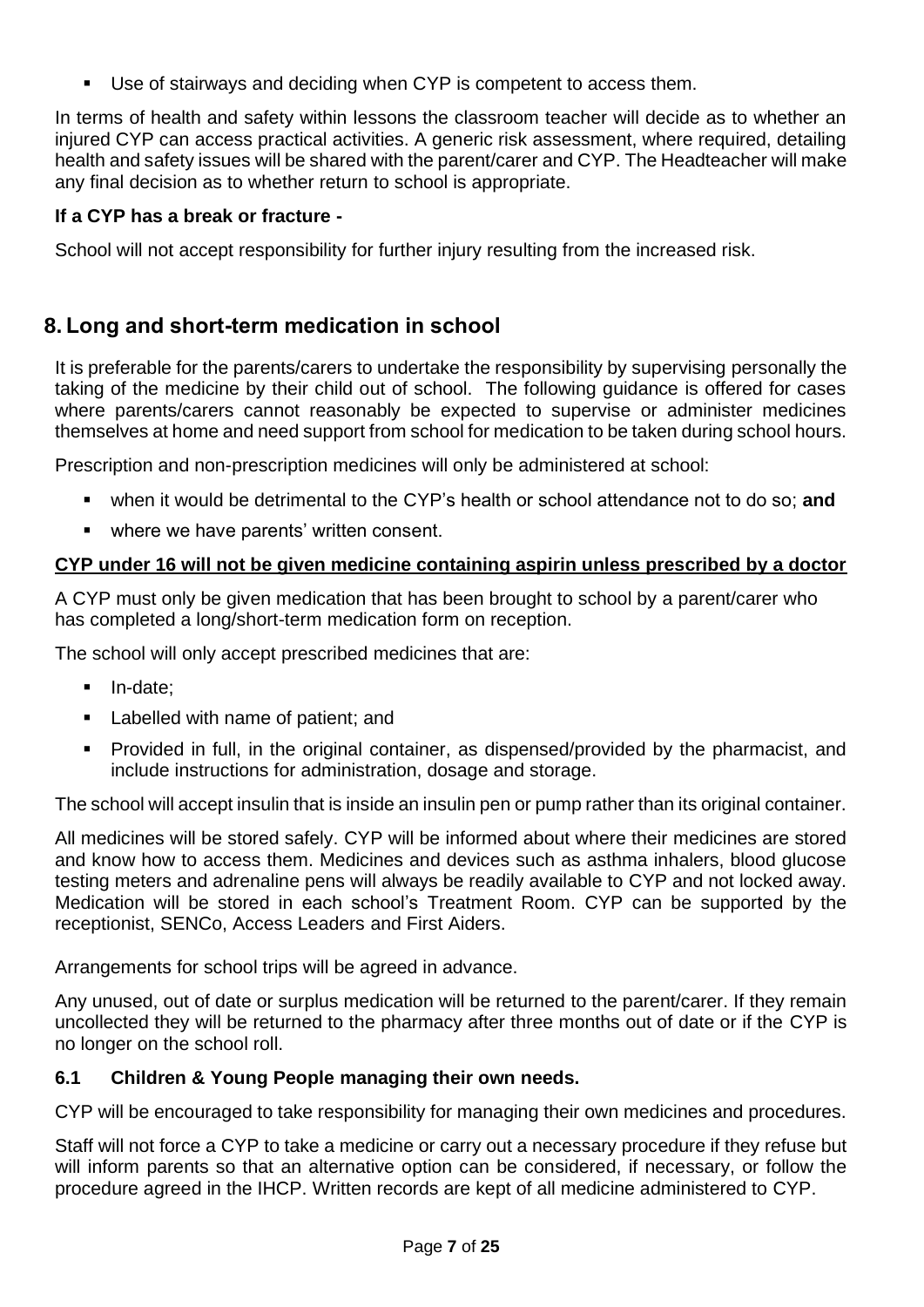Medicines or drugs prescribed or not prescribed must not be brought into school without prior permission from the SENCo or the Headteacher.

There may be circumstances where the only reason that the child is not attending school is the need for medicines to continue until a course or dosage is finished or where medicines or medical procedures are necessary on a long-term basis to sustain the child's health. In these circumstances, parents/carers may request that medicines be stored in school by completing a 'short / long term medication in school' (detailed in Appendix E (ii) for antibiotics/short term painkillers e.g. Paracetamol).

In some cases, the SENCo or Data and Exams Administrator may identify it necessary to meet with the family and/or set up an Individual Healthcare Plan for complex conditions. Specific protocols to deal with individual CYP' medical conditions such as anaphylaxis, asthma, epilepsy, and diabetes will be detailed in the IHCP. See section 9 and appendices A, B & C.

## **6.2 Circumstances in which requests to administer medication in school may be made**

- Short term illness/acute complaints; or
- Long term illnesses/chronic complaints.

#### *Further information on long term conditions*

A long-term complaint is a chronic condition which is likely to require the taking of medication by the child or the use of medical procedures over a prolonged period: For example: Asthma, Diabetes, Epilepsy, Eczema, Anaphylaxis.

This will either be in:

- a) regular known amounts or
- b) varied amounts depending upon the severity of the condition on a particular day.
- If the child has a long-term illness, which is likely to require emergency procedures to be adopted, then a written procedure should be determined in advance, by medical professionals and staff trained to support as required. Such procedures should always be subject to medical advice.
- The procedure for producing Individual Health Care Plans is outlined in **Appendix A** as a Flow Chart.

#### **The school does not accept responsibility for the administering of medication, dosage amounts, frequencies, timings, unless specifically agreed and identified within the IHCP.**

If the school is of the view that the child is of sufficient age and maturity to self-administer varied amounts of medicines, then this should be permitted subject to agreement with parents/carers e.g. asthma inhalers, EpiPen's, insulin pen or pump.

**ASTHMA** - Parents should supply school with a spare inhaler and a spacer to be kept at school in case of an asthma attack. An asthma inhaler is a life saving device and must be provided no matter how mild the asthma condition is.

**DIABETES -** Every child will have been issued with a treatment pack by the hospital using the format of the British Diabetic Association and parents must make this pack available to the school as it will detail all of the child's needs**.**

**EPILEPSY -** CYP with epilepsy will not be isolated or stigmatised and will be allowed to take a full part in the school curriculum and school life, including activities and school trips (day and residential). Parents and staff will discuss any special requirements prior to such events. Staff will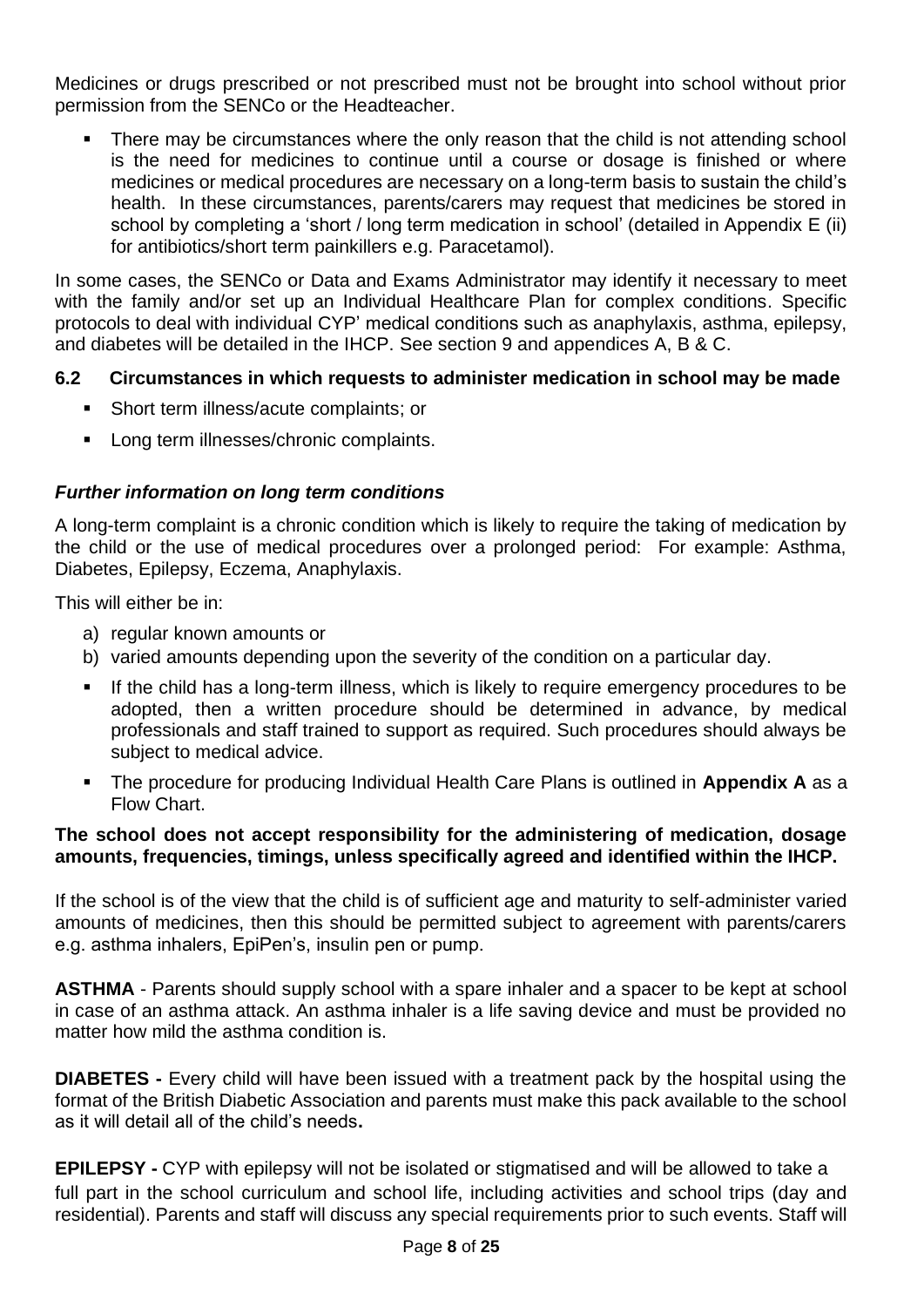consider the adjustments necessary to enable the CYP to participate fully in school life and to reach their full potential. This might include changes to timetables, exam timings and coursework deadlines. These adjustments will be recorded and shared with other appropriate members of staff.

**AUTO INJECTORS -** Parents are requested to supply school with a spare auto-injector (e.g. Epipen, Jext, Emerade) to kept in school in case of an emergency. The parent/carer holds responsibility for ensuring the auto-injector held in school is within expiry date and replenished before it will expire.

## **6.3 Taking medication in school in practice- further guidance.**

School staff should use their discretion and judge each case individually with reference to the CYP's IHCP, if one is in place.

- CYP should be able to easily access their inhalers and EpiPen's in case of emergency.
- Be aware of the views of the CYP/parents (although this may be challenged).
- Be aware of medical evidence or opinion (although this may be challenged).
- Specify in their IHCPs what alternatives should happen if a CYP has not had or refuses to take their medication in school as planned.
- **EXP** If the CYP becomes ill contact reception who will organise a first aider.
- The Trust will not penalise CYP for their attendance record if their absences are related to their medical condition, e.g. hospital appointments, however the absence is identified and recorded.
- CYP should have a toilet/lunch pass from Learning Support if the CYP requires to eat or take toilet or other breaks whenever they need to in order to manage their medical condition effectively.
- In rare cases it may be necessary to administer paracetamol or ibuprofen. In which case SENCo or Operations manager must be consulted. On these occasions parents must be contacted in advance and consent received verbally and preferably followed by written email /text confirmation.

# <span id="page-8-0"></span>**9. Individual healthcare plans (IHCP) for complex health needs and emergency care**

Each IHCP for CYP with medical conditions will set out what needs to be done, when, how and by whom. The Headteacher has overall responsibility for the development of IHCPs and this is delegated to SENCo supported by Local Authority healthcare professionals.

Plans will be developed with the CYP's best interests in mind and be reviewed at least annually, or earlier if there is evidence that the CYP's needs have changed.

Not all CYP with a medical condition will require an IHCP. It will be agreed with a healthcare professional and the parents when an IHCP would be inappropriate or disproportionate. This will be based on evidence. If there is not a consensus, the Headteacher will make the final decision.

IHCPs will be linked to, or become part of, any special educational needs (SEND) or education, health and care (EHC) plan. If a CYP has SEND but does not have an EHC plan, the SEND will be mentioned in the IHCP.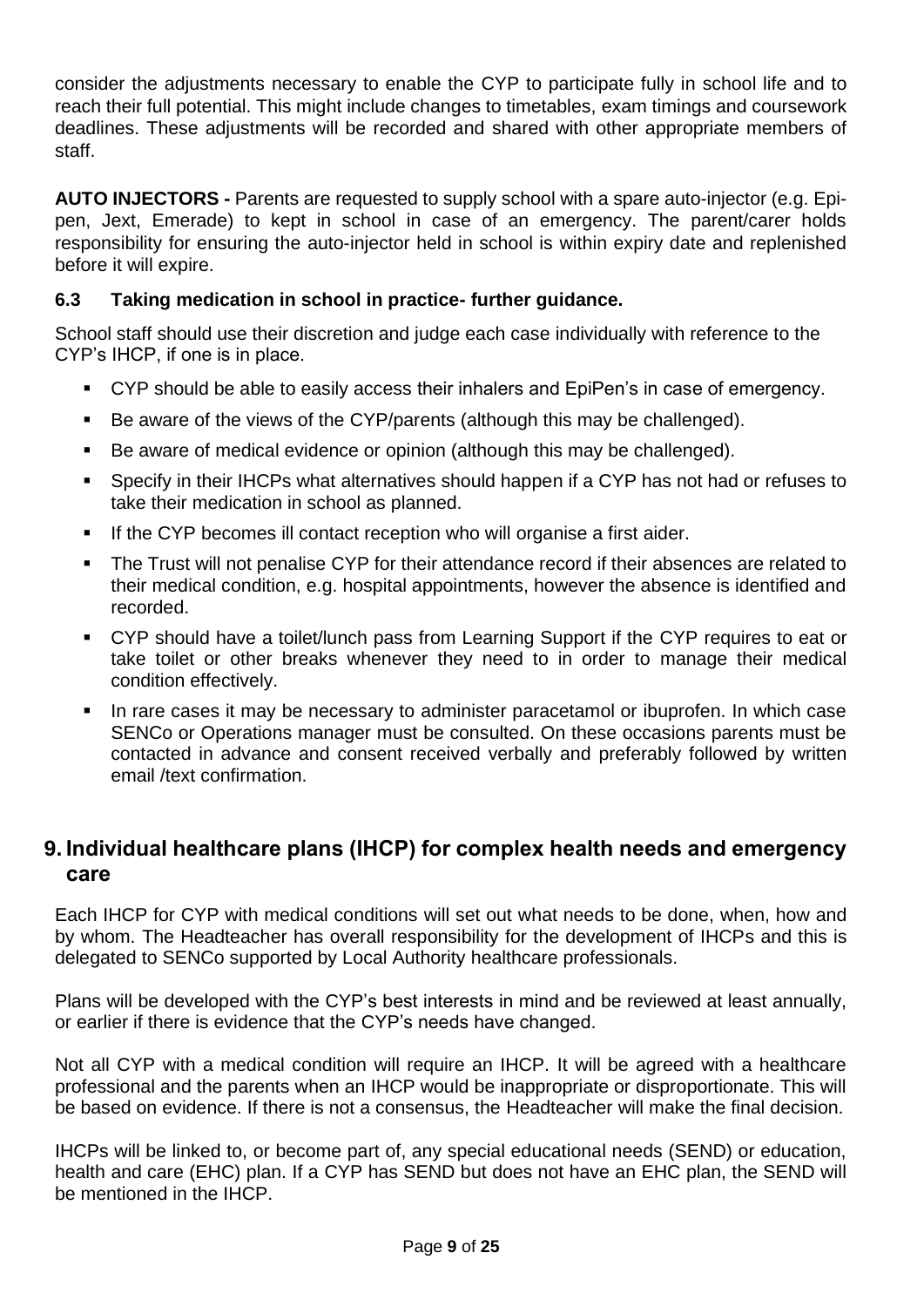When completing the IHCP, the following requirements must be met:

- Clear written instructions are to be provided by the parent/carer preferably supported with medical advice e.g. letter from child's GP, letter from consultant or supervising nurse from hospital.
- Any medication should be delivered to school by a parent/carer who should provide indemnity by completing form Appendix E (ii) or (iii) (before administration begins).
- There needs to be an understanding within school, by the CYP and all relevant adults about the procedures to be adopted, when administrating medication in school.
- Medication will be stored securely depending upon storage instructions and away from CYP.
- **•** The parent/carer holds responsibility for ensuring the medication held in school is within expiry date and replenished before such medication will expire.
- Dosages will be recorded in written form with time/date and amounts and retained for future reference.

The IHCP will be presented to the parents for approval prior to its implementation to ensure each school holds accurate information about the medical condition of any CYP with long-term needs.

# <span id="page-9-0"></span>**10. Day trips, residential visits and sporting activities**

IHCPs will address the needs of off-site educational visits and school sport.

If a CYP attending an off-site visit or sporting event cannot self-medicate, they will be accompanied by a member of staff who has received appropriate training to administer the medication in accordance with this policy.

All CYP requiring preventative medicine (particularly for sport), if sufficiently competent to selfmedicate, are responsible for carrying their medication with them. If not sufficiently competent, a member of staff shall carry the medication.

Teachers should be aware of how a child's medical condition will impact on their participation but there should be enough flexibility for all CYP to participate, according to their own abilities and with any reasonable adjustments. The school will make arrangements for the inclusion of CYP in such activities with any adjustments as required, unless evidence from a clinician such as a GP states that this is not possible, or the level of adjustment required is not reasonable or practicable.

In line with best practice, the school will carry out a risk assessment, so that planning arrangements take account of any steps needed to ensure that CYP with medical conditions are included. This will require consultation with parents/carers and CYP, and advice from the relevant healthcare professional, to ensure that CYP can participate safely. It will also take into account CYP's ability to self-medicate, and their general health in the lead-up to the trip.

Asthma inhalers – regulations have now changed, schools can hold asthma inhalers for emergency use. This is entirely voluntary.

# <span id="page-9-1"></span>**11. Controlled drugs**

[Controlled drugs](http://www.nhs.uk/chq/Pages/1391.aspx?CategoryID=73) are prescription medicines that are controlled under the Misuse of Drugs [Regulations 2001](http://www.legislation.gov.uk/uksi/2001/3998/schedule/1/made) and subsequent amendments, such as morphine or methadone.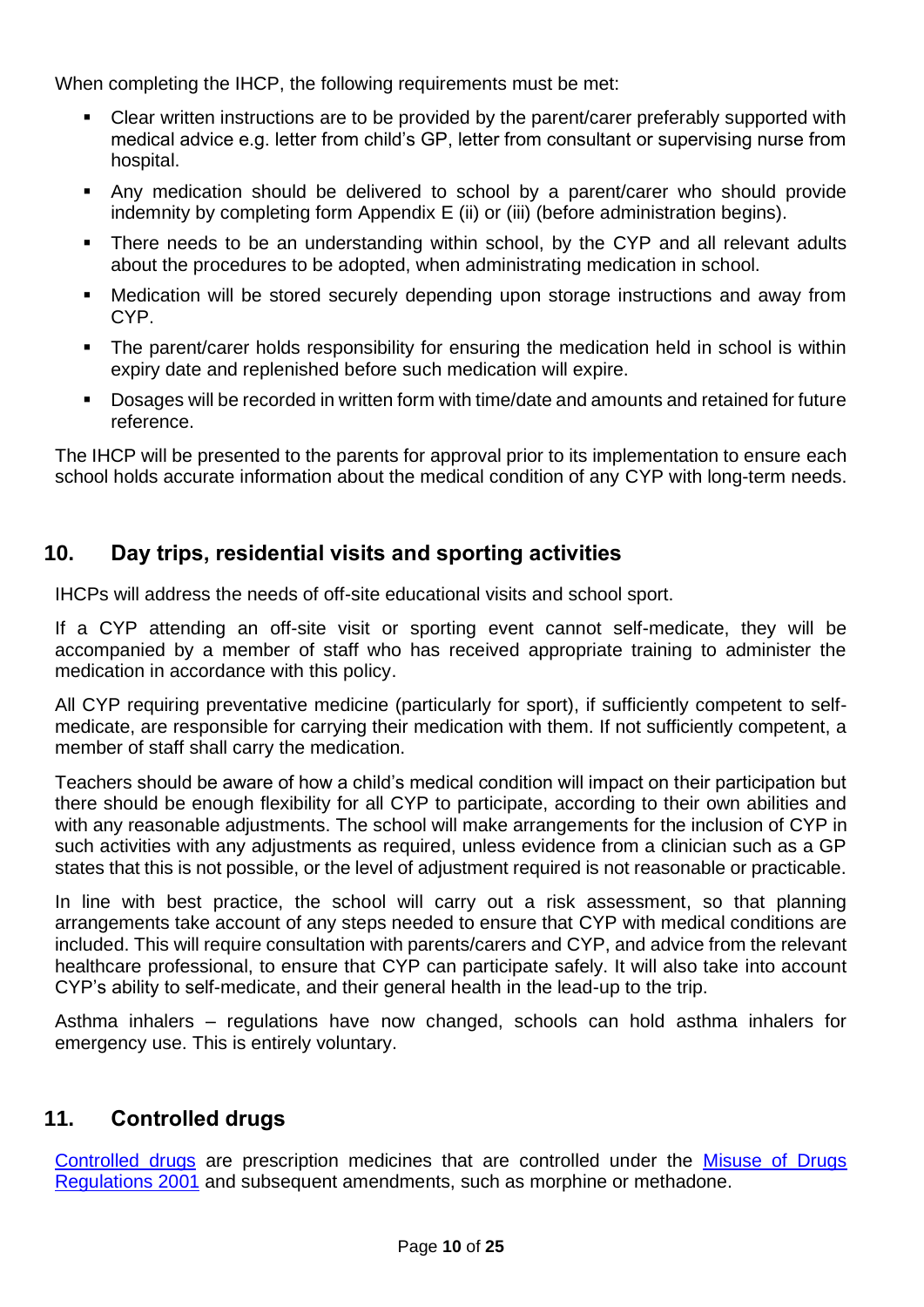A child who has been prescribed a controlled drug may legally have it in their possession if they are competent to do so, but passing it to another child for use is a serious offence. Otherwise the school will keep controlled drugs that have been prescribed for a child securely stored in a nonportable container and only named staff will have access.

Controlled drugs will need to be accessible by named staff in the event of an emergency and a record of any doses used and the amount held will be kept. Any surplus or out of date drugs will be returned to parents at the end of the school year.

# <span id="page-10-0"></span>**12. Emergency procedures**

When a child becomes suddenly ill or has an accident, action will need to be immediate, in such cases:

- Appropriate first-aid should be administered if possible by trained first-aiders;
- Dial 999 request ambulance;
- **·** Inform parents/carers; and
- Refer to Care Plans and/or Individual Health Plans for known cases for a child with a lifethreatening illness.

If a CYP needs to be taken to hospital, staff will stay with the CYP until the parent arrives or accompany the CYP to hospital by ambulance.

# <span id="page-10-1"></span>**13.Training**

Staff who are responsible for supporting CYP with medical needs will receive suitable and sufficient training to do so. They will be given an understanding of the specific medical conditions they are being asked to deal with, their implications and preventative measures.

Medical needs will be identified during the development or review of EHCP, or IHCP and/or PEEP. Some staff may already have some knowledge of the specific support needed by a child with a medical condition, and so extensive training may not be required. Staff who provide support to CYP with medical conditions will be included in meetings where this is discussed.

A First Aid certificate does not constitute appropriate training in supporting CYP with medical conditions.

The relevant healthcare professionals will lead on identifying the type and level of training required and will agree this with the SENCo/Operations Manager. Training will be kept up to date and will:

- Be sufficient to ensure that staff are competent and have confidence in their ability to support the CYP.
- Fulfil the requirements in the IHCPs.
- Help staff to understand the specific medical conditions they are being asked to deal with, their implications and preventative measures.

**Staff will not give prescription medicines, or undertake health care procedures without appropriate training (updated to reflect any EHCP, or IHCP and/or PEEP).** This should be done via Medical Room/First Aid staff.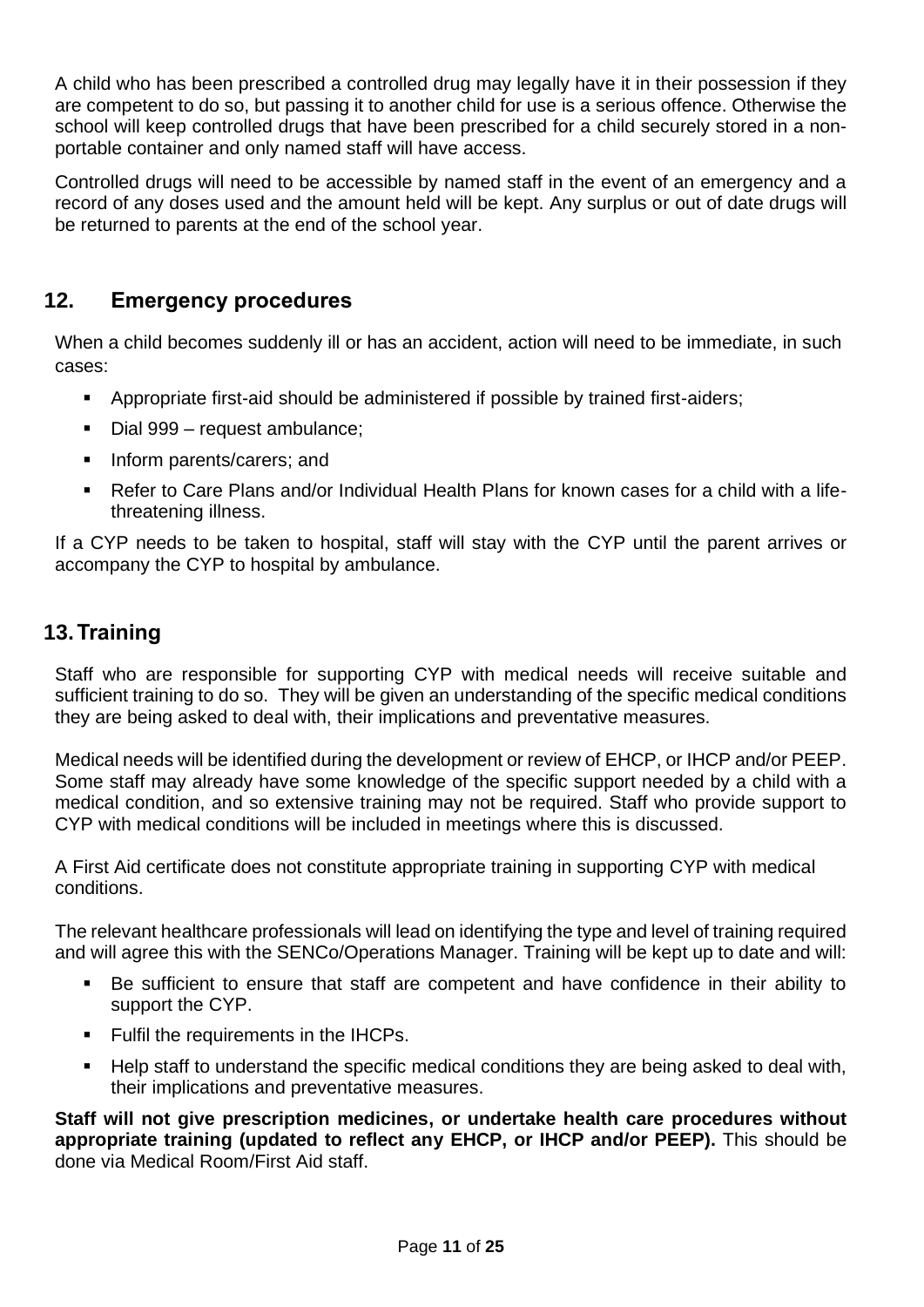All staff will receive annual updates on anaphylaxis and asthma training so that they are aware of this policy and understand their role in implementing it, for example, with preventative and emergency measures so they can recognise and act quickly when a problem occurs.

Arrangements for whole school awareness training, so that all staff are aware of the Trust's policy for supporting CYP with medical conditions, and their role in implementing that policy, will be clear. Information will be shared through internal emails and staff briefings, and will include induction arrangements for new staff.

# <span id="page-11-0"></span>**14.Record keeping and confidentiality**

Medical records, Care Plans and Individual Healthcare Plans should be made available to significant adults in the school. Medical information about Individual CYP is stored on the school's Management Information System (MIS) Arbor, pinned to the top of the CYP's profile page. Health Care Plan, paper copies are stored in the SENCo's locked office and in the school emergency evacuation folder.

# <span id="page-11-1"></span>**15.Liability and indemnity**

The Trust will ensure that the appropriate level of insurance is in place and appropriately reflects the school's level of risk. The details of the school's insurance policy are:

- The establishment of clear school procedures based on the advice contained within this document helps protect the employer and its employees from being held to be negligent should a CYP's health suffer as a consequence of medication administered or medical procedures adopted.
- Negligence is based on the premise that all individuals owe a duty of care to their 'neighbour'. Staff must therefore follow carefully the procedures contained in this guide which should enable demonstration that the duty of care which they owe to the person receiving medication has been discharged.
- Unless the requirement to administer medicines is included in an employee's Contract of Employment, participation in the arrangements provided for in this document will be on a voluntary basis.
- The RPA public liability insurance arrangements provide an indemnity, to those employees whilst carrying out their duties, this includes volunteers in so far as they have been asked to undertake such duties on behalf of the Marches Academy Trust, in respect of claims for personal injury for which legal liability can be established as a result of administration of medicines or use of medical procedures.

# <span id="page-11-2"></span>**16.Complaints**

Parents with a complaint about their child's medical condition should discuss these directly with the SENCO in the first instance. If the SENCo cannot resolve the matter, they will direct parents to the Headteacher via the school's complaints policy.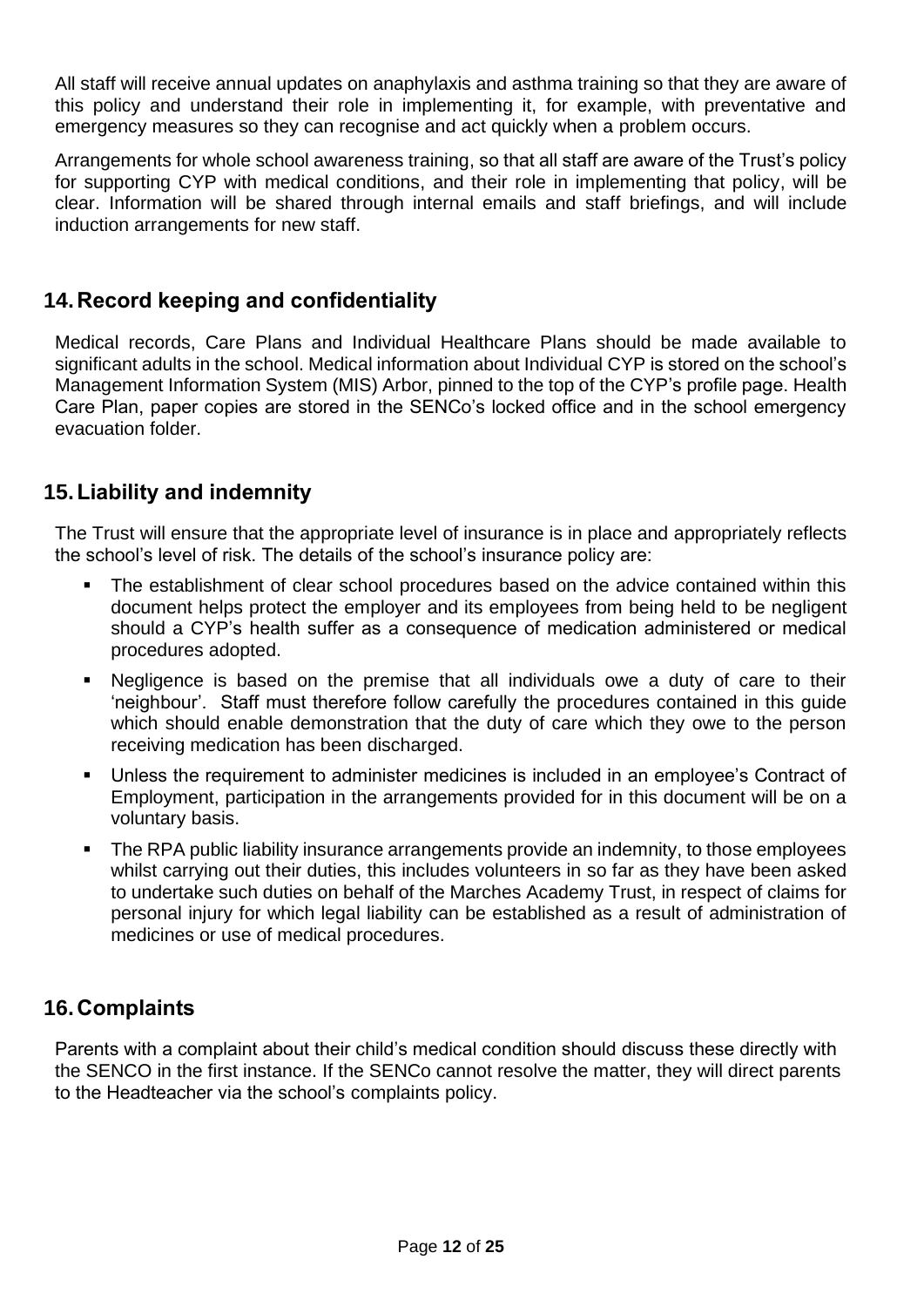# <span id="page-12-0"></span>**17.Monitoring arrangements**

This policy will be reviewed annually, or earlier if there is significant change to practice as stated in this policy.

# <span id="page-12-1"></span>**18.Links to other policies**

This policy links to the following policies:

- First Aid Policy.
- Health & Safety Policy.
- Safeguarding and Child Protection Policy.
- Educational Visits.
- **■** Intimate Care Policy.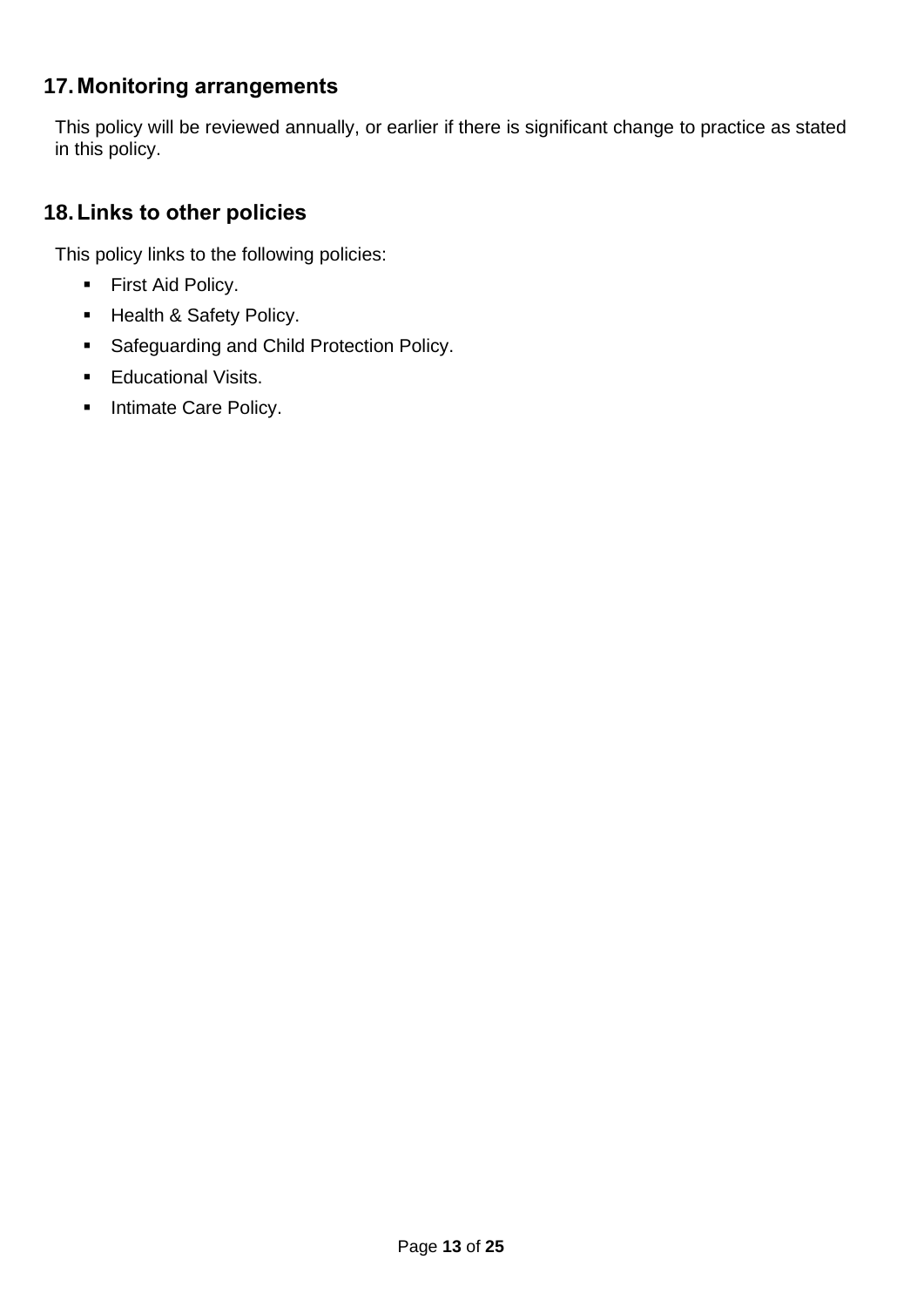# <span id="page-13-0"></span>**19. Appendix A – Process for developing individual healthcare plans (IHCP)**

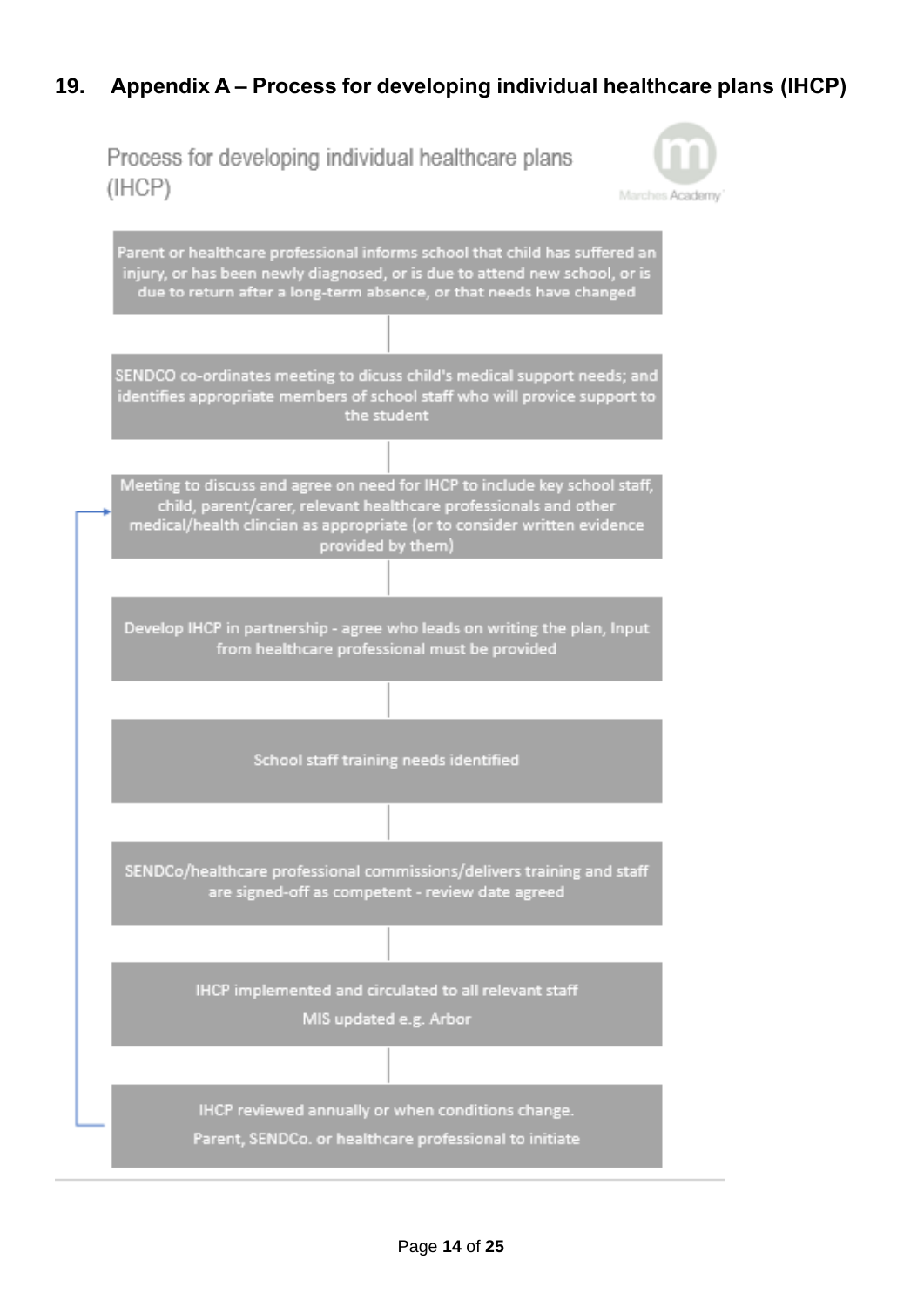# <span id="page-14-0"></span>**20.Appendix B - Information recorded on an EHCP, or IHCP and/or PEEP:**

- The medical condition, its triggers, signs, symptoms and treatments.
- The child's resulting needs, including medication (dose, side-effects and storage) and other treatments, time, facilities, equipment, testing, access to food and drink where this is used to manage their condition, dietary requirements and environmental issues, e.g. crowded corridors, travel time between lessons.
- Specific support for the child's educational, social and emotional needs; for example, how absences will be managed, requirements for extra time to complete exams, use of rest periods or additional support in catching up with lessons, counselling sessions.
- The level of support needed (some CYP will be able to take responsibility for their own health needs) including in emergencies. If a child is self-managing their medication, this should be clearly stated with appropriate arrangements for monitoring.
- Who will provide this support, their training needs, expectations of their role, and confirmation of proficiency to provide support for the child's medical condition from a healthcare professional;
- Cover arrangements and who in the school needs to be aware of the CYP's condition and the support required including supply staff;
- Who in the school needs to be aware of the child's condition and the support required.
- Arrangements for written permission from parents/carers and the Headteacher for medication to be administered by a member of staff, or self-administered by the child during school hours.
- Separate arrangements or procedures required for school trips or other school activities outside of the normal school timetable that will ensure the child can participate, e.g. risk assessments.
- Where confidentiality issues are raised by the parents/carers/child, the designated individuals to be entrusted with information about the child's condition.
- Procedures in the event of the CYP refusing to take medicine or carry out a necessary procedure.
- What to do in an emergency, including whom to contact, and contingency arrangements. Some CYP may have an EHCP, or IHCP and / or PEEP prepared by their lead clinician that could be used to inform development of their EHCP, or IHCP and / or PEEP.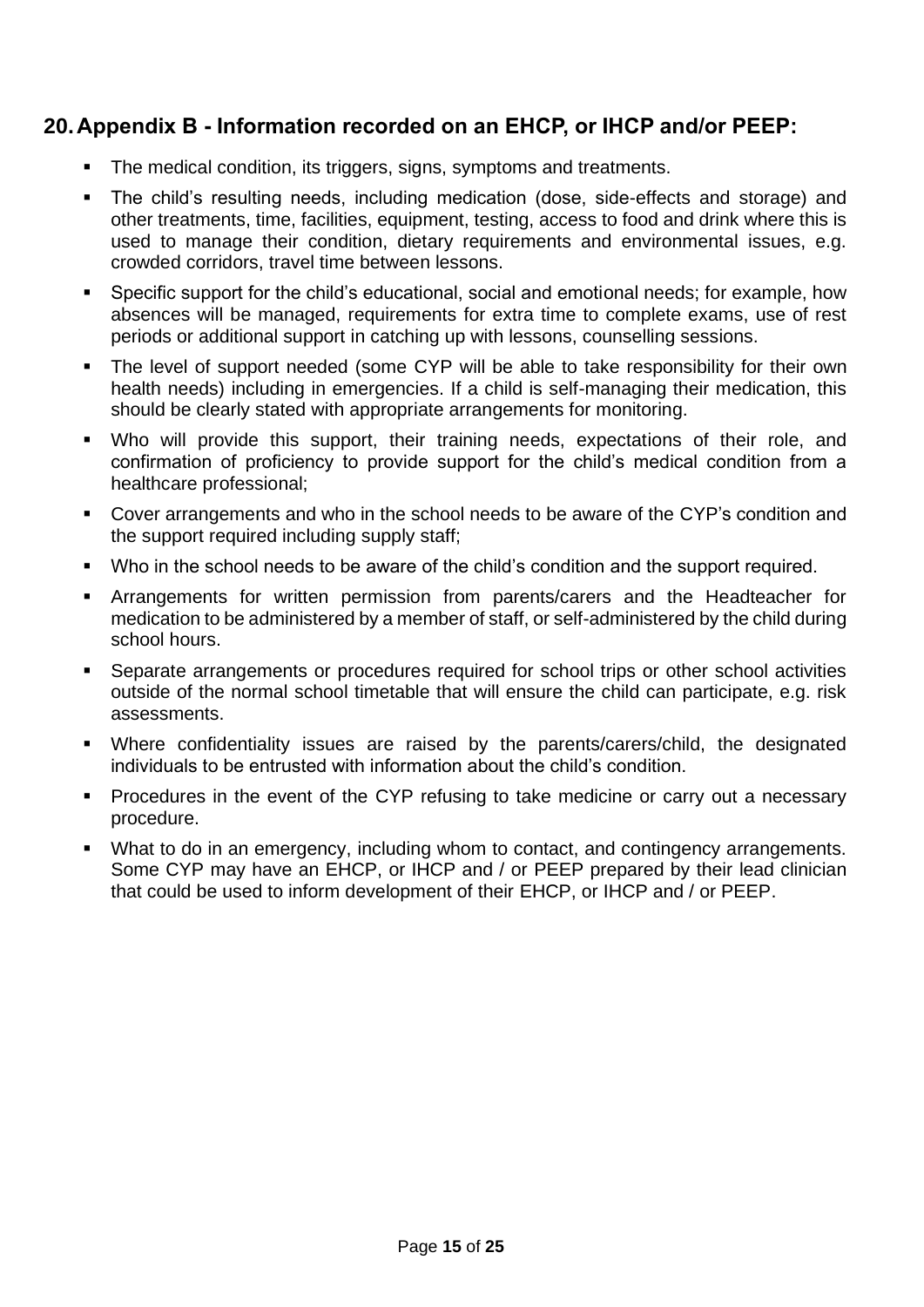

# <span id="page-15-0"></span>**21.Appendix C - Individual Health Care Plan (IHCP)**

| Name of School                                                |  |
|---------------------------------------------------------------|--|
| Child's name                                                  |  |
| Group/class/form                                              |  |
| Date of birth                                                 |  |
| Child's address                                               |  |
| Medical diagnosis or condition                                |  |
| Date completed                                                |  |
| <b>Review Date</b>                                            |  |
| Name of person responsible for providing<br>support in school |  |
| <b>Family Contact Information</b>                             |  |
| Name/relationship to child                                    |  |
| Phone number (work)                                           |  |
| Phone number (home)                                           |  |
| Mobile                                                        |  |
| Name/relationship to child                                    |  |
| Phone number (work)                                           |  |
| Phone number (home)                                           |  |
| Mobile                                                        |  |
| <b>Clinic/hospital contact details</b>                        |  |
| Name                                                          |  |
| Phone number                                                  |  |
| <b>GP Details</b>                                             |  |
| Name                                                          |  |
| Phone number                                                  |  |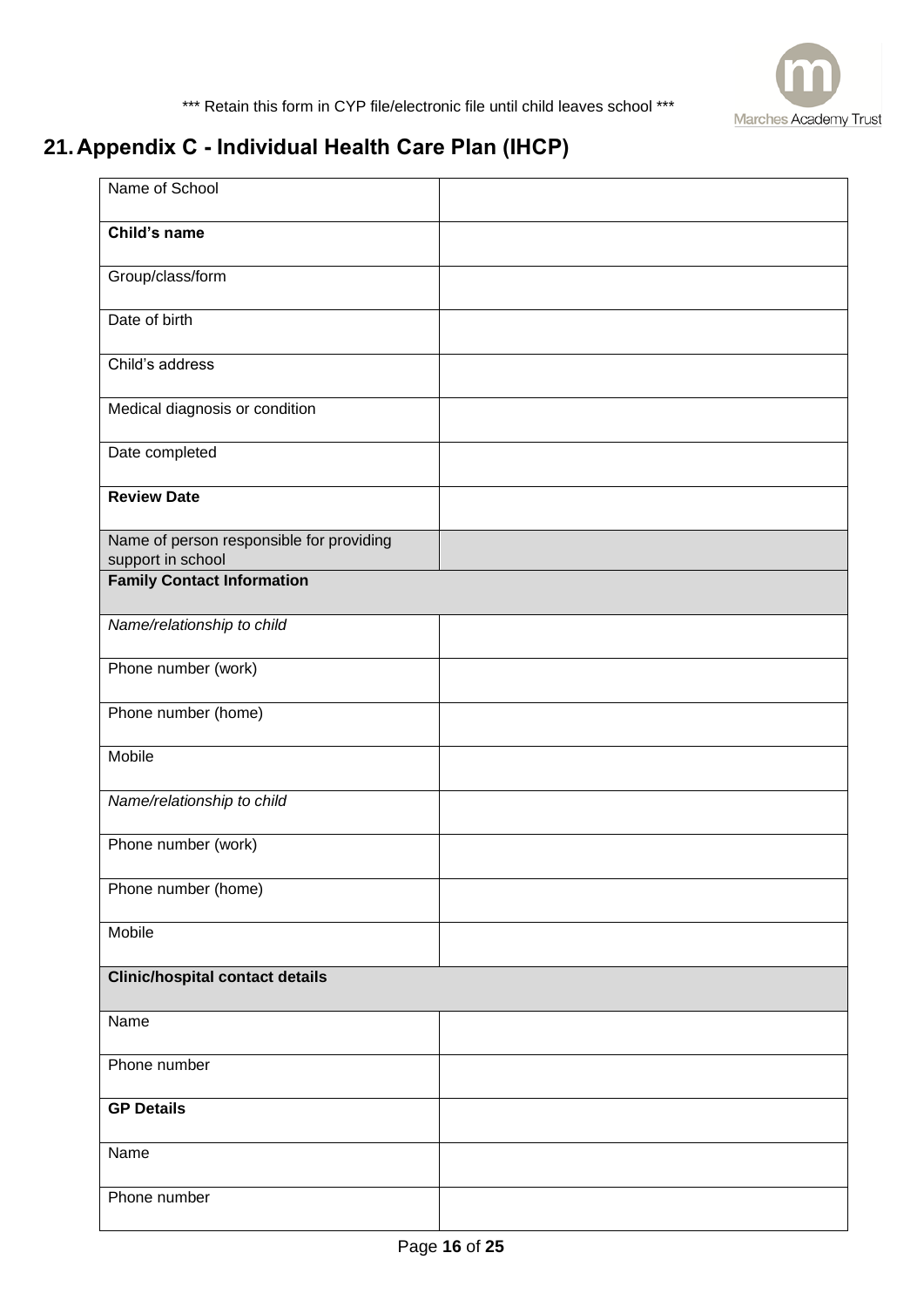

# **Individual Health Care Plan (IHCP) continued**

| Describe medical needs and give details of child's symptoms, triggers, signs, treatments, facilities,  |
|--------------------------------------------------------------------------------------------------------|
| equipment or devices, environmental issues, etc.                                                       |
|                                                                                                        |
|                                                                                                        |
|                                                                                                        |
|                                                                                                        |
|                                                                                                        |
|                                                                                                        |
|                                                                                                        |
|                                                                                                        |
| Name of medication, dose method of administration, when to be taken, side effects, contra-indications, |
|                                                                                                        |
| administered by/self-administered with/without supervision                                             |
|                                                                                                        |
|                                                                                                        |
|                                                                                                        |
|                                                                                                        |
|                                                                                                        |
|                                                                                                        |
|                                                                                                        |
| Daily care requirements                                                                                |
|                                                                                                        |
|                                                                                                        |
|                                                                                                        |
|                                                                                                        |
|                                                                                                        |
|                                                                                                        |
| Specific support for the CYP's education, social and emotional needs                                   |
|                                                                                                        |
|                                                                                                        |
|                                                                                                        |
|                                                                                                        |
|                                                                                                        |
|                                                                                                        |
|                                                                                                        |
| Arrangements for school visits/trips, etc.                                                             |
|                                                                                                        |
|                                                                                                        |
|                                                                                                        |
|                                                                                                        |
|                                                                                                        |
|                                                                                                        |
|                                                                                                        |
| Other information                                                                                      |
|                                                                                                        |
|                                                                                                        |
|                                                                                                        |
|                                                                                                        |
|                                                                                                        |
|                                                                                                        |
| Describe what constitutes an emergency and the action to take if this occurs                           |
|                                                                                                        |
|                                                                                                        |
|                                                                                                        |
|                                                                                                        |
|                                                                                                        |
|                                                                                                        |
|                                                                                                        |
| Who is responsible in an emergency (state if different for off-site activities)                        |
|                                                                                                        |
|                                                                                                        |
|                                                                                                        |
|                                                                                                        |
|                                                                                                        |
|                                                                                                        |
|                                                                                                        |
|                                                                                                        |
|                                                                                                        |
|                                                                                                        |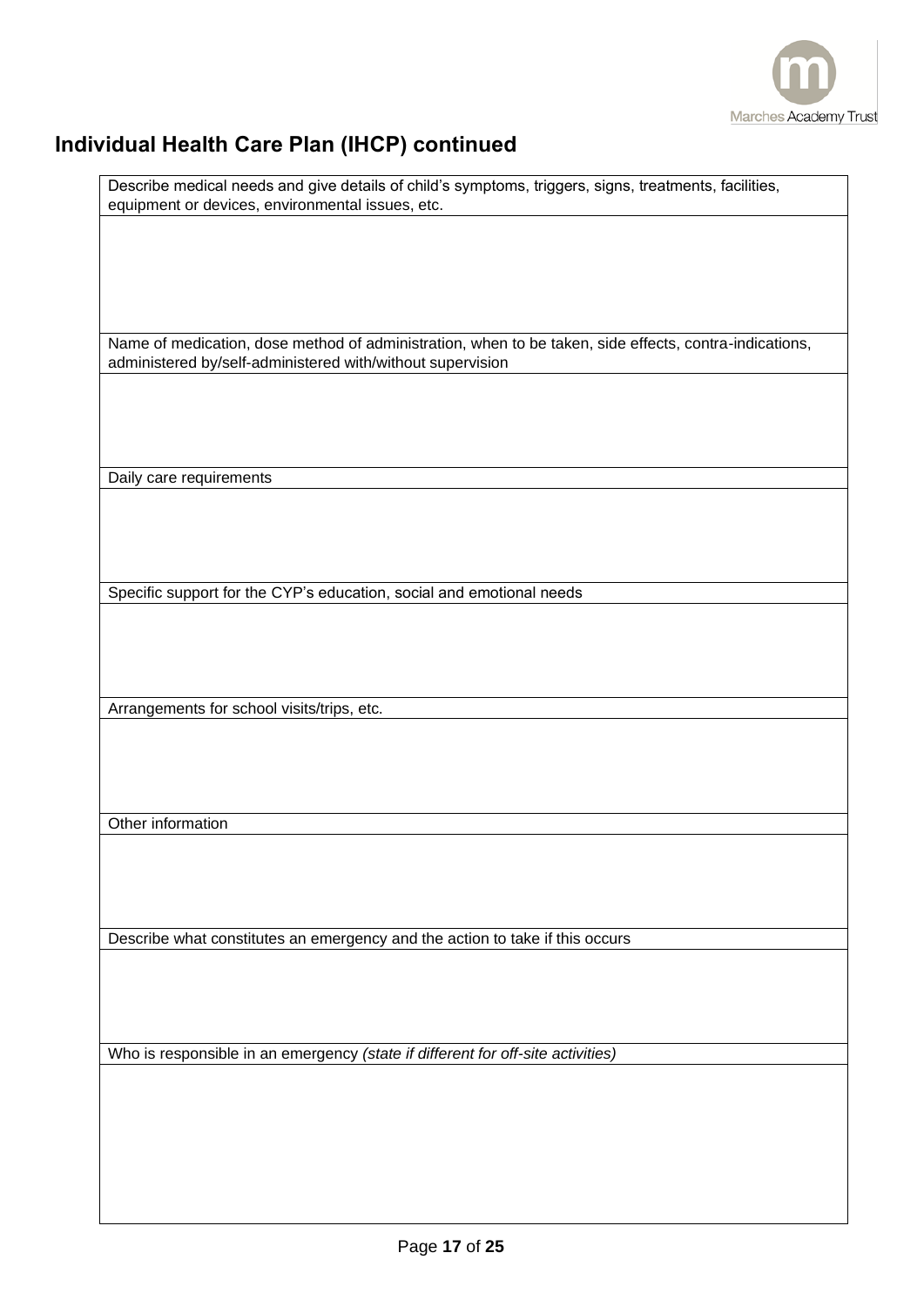| Plan developed with |                                                    |
|---------------------|----------------------------------------------------|
|                     |                                                    |
|                     |                                                    |
|                     |                                                    |
|                     |                                                    |
|                     |                                                    |
|                     |                                                    |
|                     | Staff training needed/undertaken - who, what when? |
|                     |                                                    |
|                     |                                                    |
|                     |                                                    |
|                     |                                                    |
|                     |                                                    |
|                     |                                                    |
| Form shared with    |                                                    |
|                     |                                                    |
|                     |                                                    |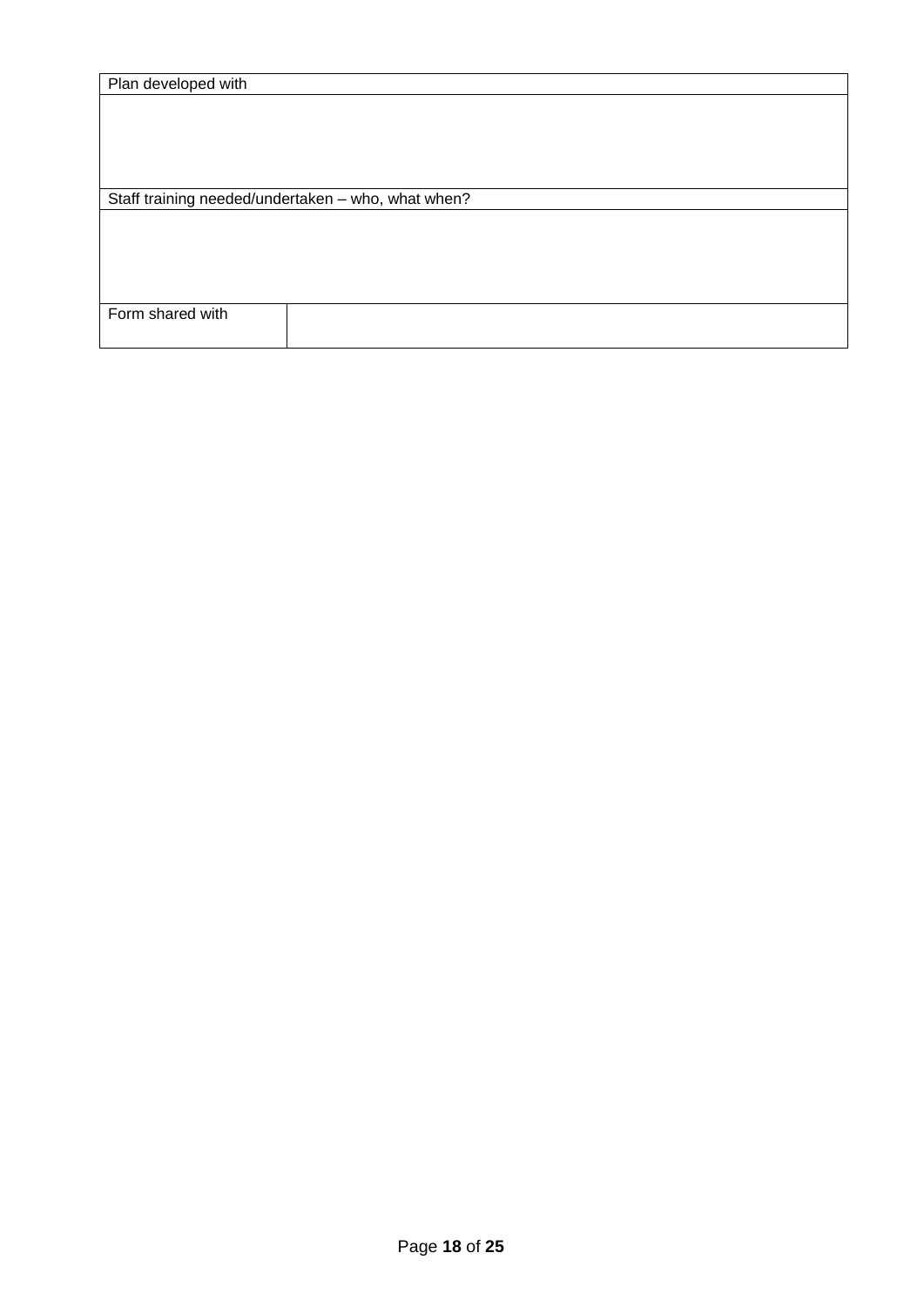# <span id="page-18-0"></span>**22.Appendix D – Reintegration Form**

| <b>DETAILS OF STUDENT (attach timetable)</b>                                                                                                                                                                                                            |                    |           |  |  |
|---------------------------------------------------------------------------------------------------------------------------------------------------------------------------------------------------------------------------------------------------------|--------------------|-----------|--|--|
| <b>Student Name:</b>                                                                                                                                                                                                                                    |                    |           |  |  |
| Year Group and Form:                                                                                                                                                                                                                                    |                    |           |  |  |
| Condition of Illness:                                                                                                                                                                                                                                   |                    |           |  |  |
| Injury:                                                                                                                                                                                                                                                 |                    |           |  |  |
| Parent/Carer Name:                                                                                                                                                                                                                                      |                    |           |  |  |
| Relationship to<br>student:                                                                                                                                                                                                                             |                    |           |  |  |
| Planned hospital<br>appts.:                                                                                                                                                                                                                             |                    |           |  |  |
| Evidence provided                                                                                                                                                                                                                                       | <b>YES</b>         | <b>NO</b> |  |  |
| Expected duration of impairment/condition<br>Planned arrangements for movement around the school<br>Provisions for unstructured times e.g. break, lunch periods:                                                                                        |                    |           |  |  |
| Time of arrival:                                                                                                                                                                                                                                        | Time of departure: |           |  |  |
| Assessment by:                                                                                                                                                                                                                                          | Position:          |           |  |  |
| Assessment date:                                                                                                                                                                                                                                        | Review date:       |           |  |  |
| It is the student's responsibility to follow the above guidelines.                                                                                                                                                                                      |                    |           |  |  |
| I (parent/carer) confirm that I agree to the above actions and I have also read and agreed to the<br>generic risk assessments that have been put in place, whilst my child is on medical reintegration at<br>[Insert School]<br>Parent/Carer Signature: |                    |           |  |  |
|                                                                                                                                                                                                                                                         |                    |           |  |  |
| Date:                                                                                                                                                                                                                                                   |                    |           |  |  |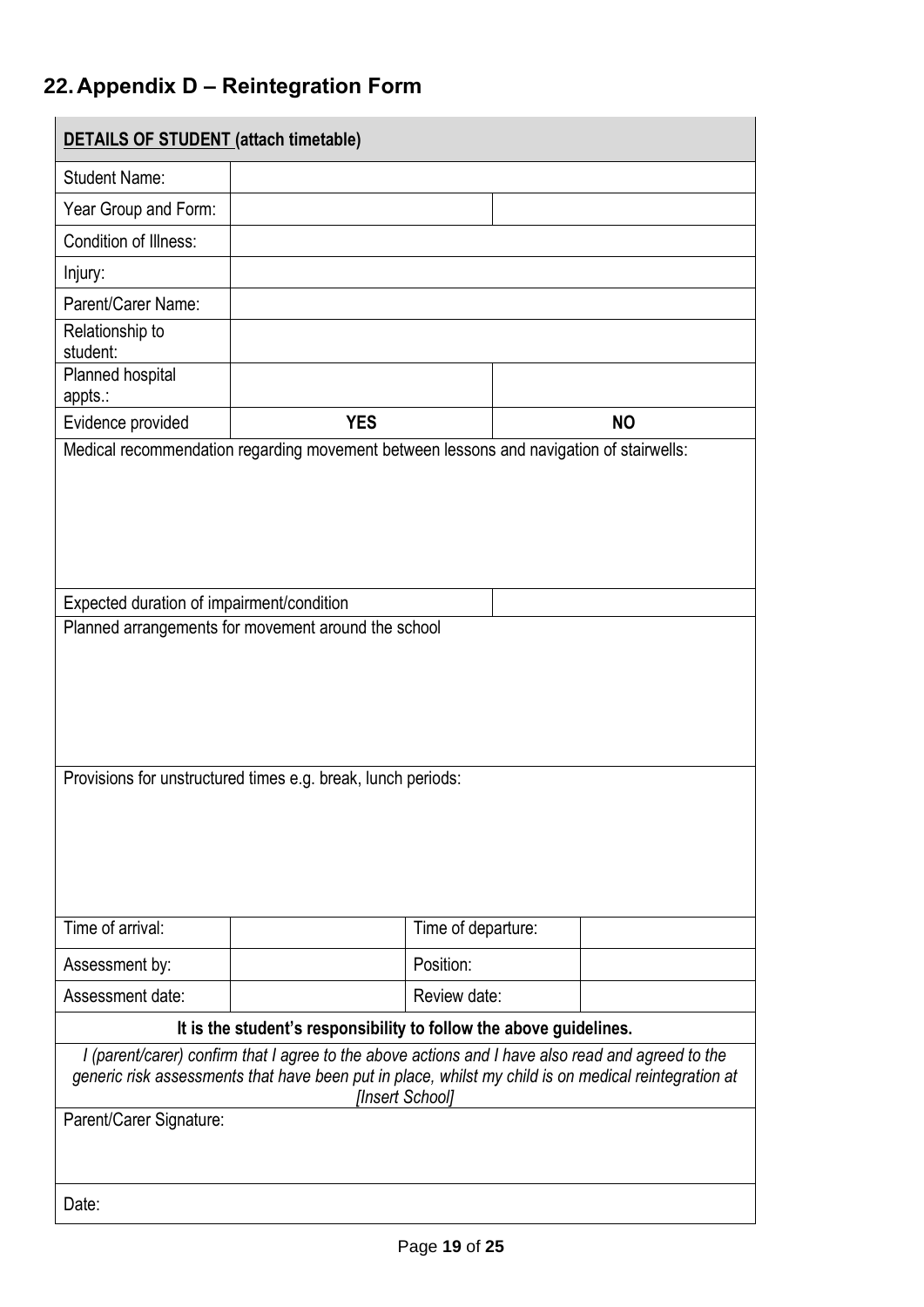#### Reintegration Form continued…

| <b>MEDICATION</b>        |  |  |
|--------------------------|--|--|
| Name/Type of medication  |  |  |
| Dosage                   |  |  |
| Timings of medication    |  |  |
| Duration                 |  |  |
| <b>Review Date</b>       |  |  |
| Parent / Carer Signature |  |  |
| Date                     |  |  |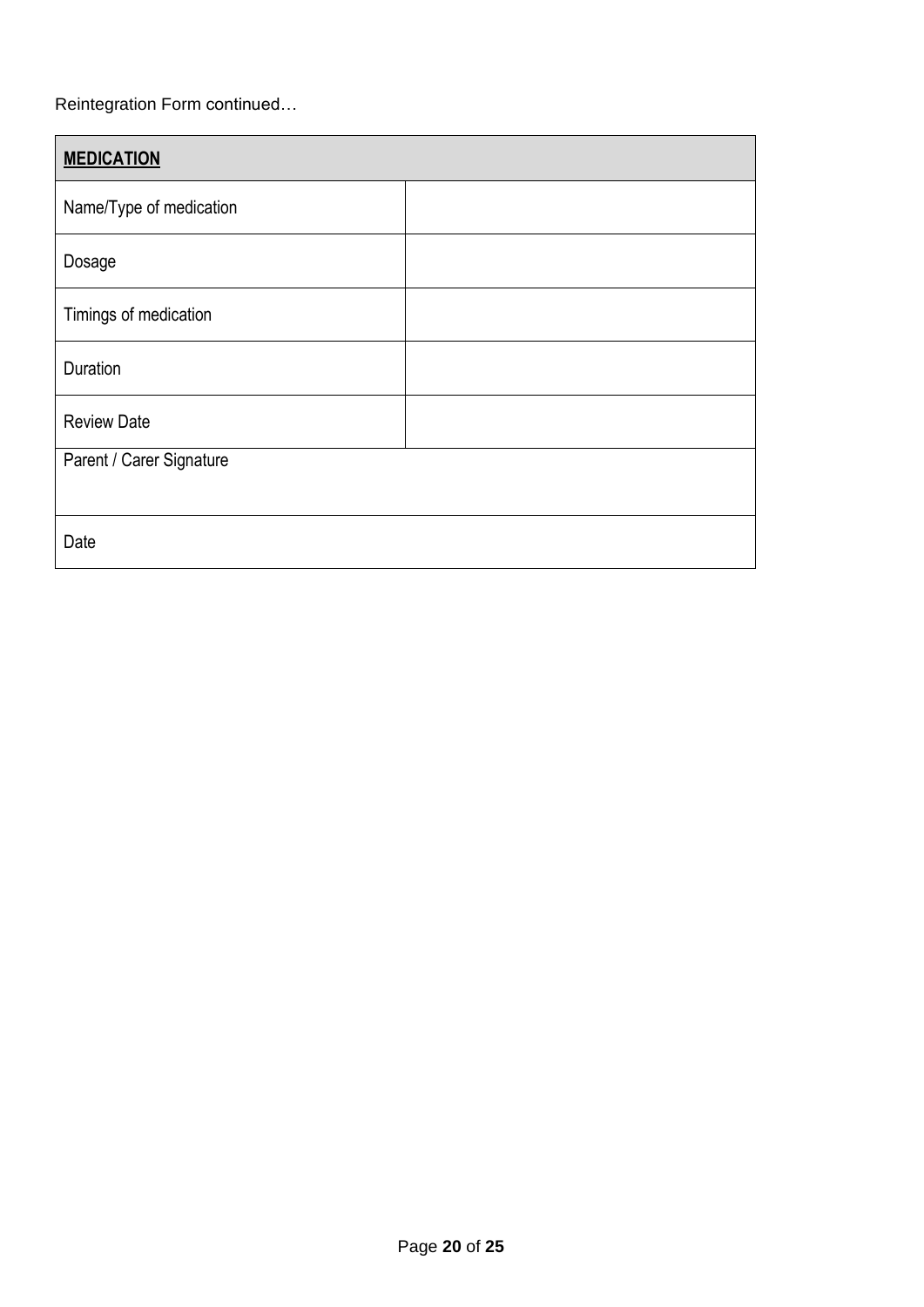Reintegration Form continued…

| This section should be completed for anyone who requires assistance with any respect |  |
|--------------------------------------------------------------------------------------|--|
| of emergency evacuation.                                                             |  |

|                                                                                                                      |                  |                          | or emergency evacuation. |  |
|----------------------------------------------------------------------------------------------------------------------|------------------|--------------------------|--------------------------|--|
| Date of PEEP:                                                                                                        |                  |                          |                          |  |
| Date to be reviewed:                                                                                                 |                  |                          |                          |  |
|                                                                                                                      | Name of student: |                          |                          |  |
|                                                                                                                      | D.O.B.:          |                          |                          |  |
| <b>PHOTO</b>                                                                                                         | Tutor group:     |                          |                          |  |
|                                                                                                                      |                  | Location of tutor group: |                          |  |
|                                                                                                                      | Tutor:           |                          |                          |  |
| PEEP lead at school:                                                                                                 |                  |                          |                          |  |
| Persons involved in<br>developing PEEP:                                                                              |                  |                          |                          |  |
| <b>Consider</b>                                                                                                      | <b>Yes</b>       | <b>No</b>                | <b>Comments</b>          |  |
| Does the student use more than<br>one location throughout the day?                                                   |                  |                          |                          |  |
| Does the student have difficulty<br>identifying or reading emergency<br>exit signs?                                  |                  |                          |                          |  |
| Does the student experience<br>difficulty hearing the emergency<br>alarm                                             |                  |                          |                          |  |
| Is the student likely to experience<br>difficulty when independently<br>travelling to the nearest emergency<br>exit? |                  |                          |                          |  |
| Does the student experience<br>difficulty using stairs?                                                              |                  |                          |                          |  |
| Is the student dependant upon a<br>wheelchair or mobility aid for<br>walking?                                        |                  |                          |                          |  |
| If the student uses a wheelchair, do<br>they have difficulty transferring from<br>this without assistance?           |                  |                          |                          |  |
| How is the student alerted of an emergency evacuation?                                                               |                  |                          |                          |  |
|                                                                                                                      |                  |                          |                          |  |
| <b>Provide details of the Exit Route Procedure:</b>                                                                  |                  |                          |                          |  |
|                                                                                                                      |                  |                          |                          |  |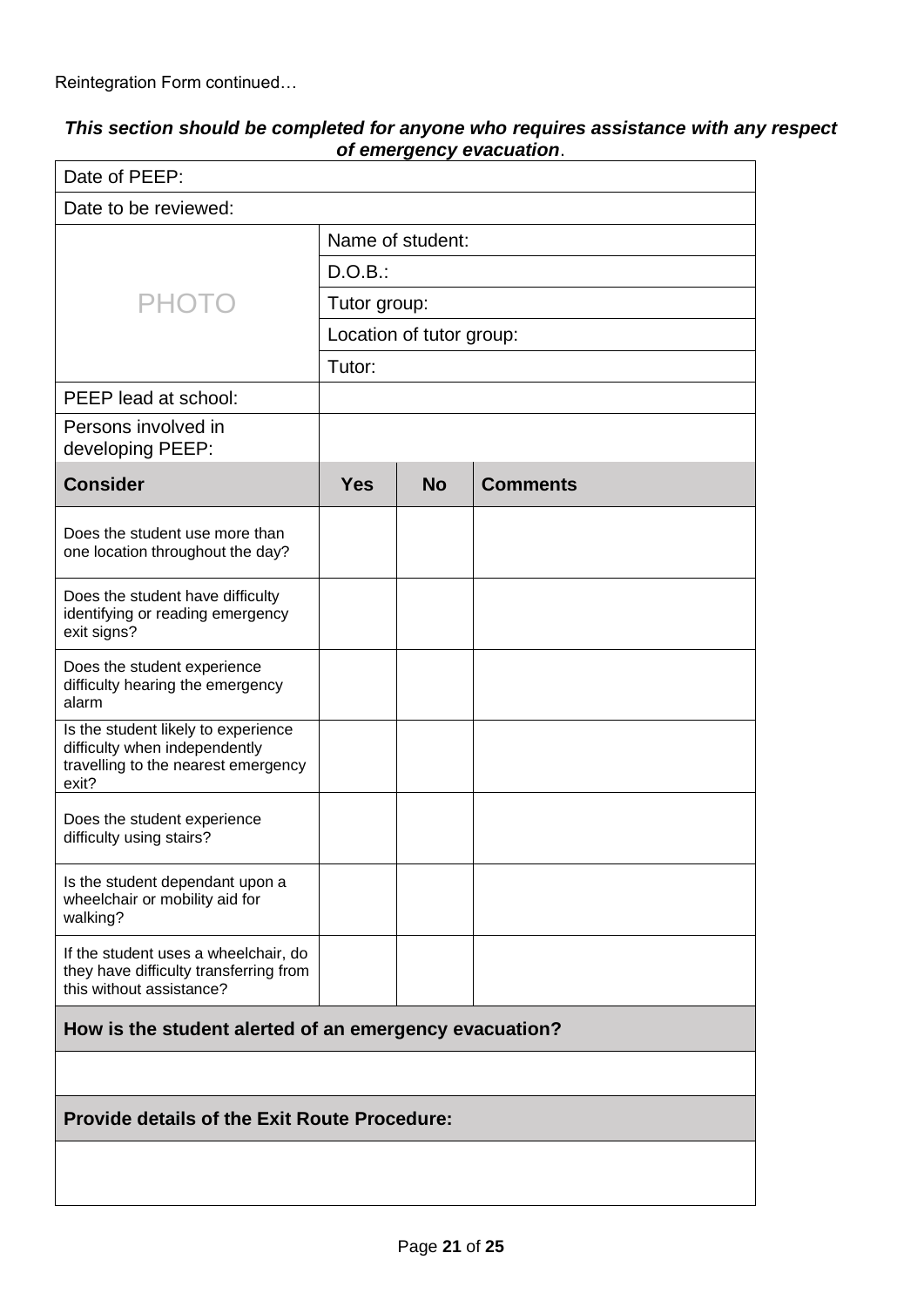#### **Provide details of persons designated to assist the student during the evacuation and the nature of assistance to be provided by each person:**

|          | Provide details of the methods of assistance (e.g. transfer procedures and |  |
|----------|----------------------------------------------------------------------------|--|
| methods) |                                                                            |  |

**Provide details of equipment to be used during evacuation (***include details of where this is stored)*

| Final Check by Competent Person – Operations Manager                                                                                                         |                     | <b>Yes</b> | <b>No</b>                 |  |  |
|--------------------------------------------------------------------------------------------------------------------------------------------------------------|---------------------|------------|---------------------------|--|--|
| Have the routes been travelled by the student and the<br>designated assistant?                                                                               |                     |            |                           |  |  |
| Has the equipment detailed been tried and tested?                                                                                                            |                     |            |                           |  |  |
| Have any issues been satisfactorily resolved?                                                                                                                |                     |            |                           |  |  |
| Has a copy of this form been sent to the person responsible for<br>the emergency evacuation procedure within the school setting?                             |                     |            |                           |  |  |
| Have all relevant staff/systems been informed of these<br>arrangements e.g. HoY, Tutor, Teachers, Arbor                                                      |                     |            |                           |  |  |
|                                                                                                                                                              | <b>Declarations</b> |            |                           |  |  |
| I am aware of the emergency<br>evacuation procedures and agree<br>with the plan set out in this<br>document                                                  |                     |            | Signature of parent/carer |  |  |
| I will ensure that all relevant staff are<br>aware of and will practice the<br>emergency evacuation procedure<br>outlined in this plan on a regular<br>basis |                     |            |                           |  |  |
| Signature of Headteacher<br>Copies of the Personal Emergency Evacuation Plan will be held:                                                                   |                     |            |                           |  |  |
|                                                                                                                                                              |                     |            |                           |  |  |
| On the student's individual record                                                                                                                           |                     |            |                           |  |  |
| By the Operations Manager (Responsible for Fire Safety)                                                                                                      |                     |            |                           |  |  |
| $D_{11}$ , that $T_{11}$ , the $\alpha$                                                                                                                      |                     |            |                           |  |  |

- By the Tutor
- By the designated Assistant
- In the Fire Log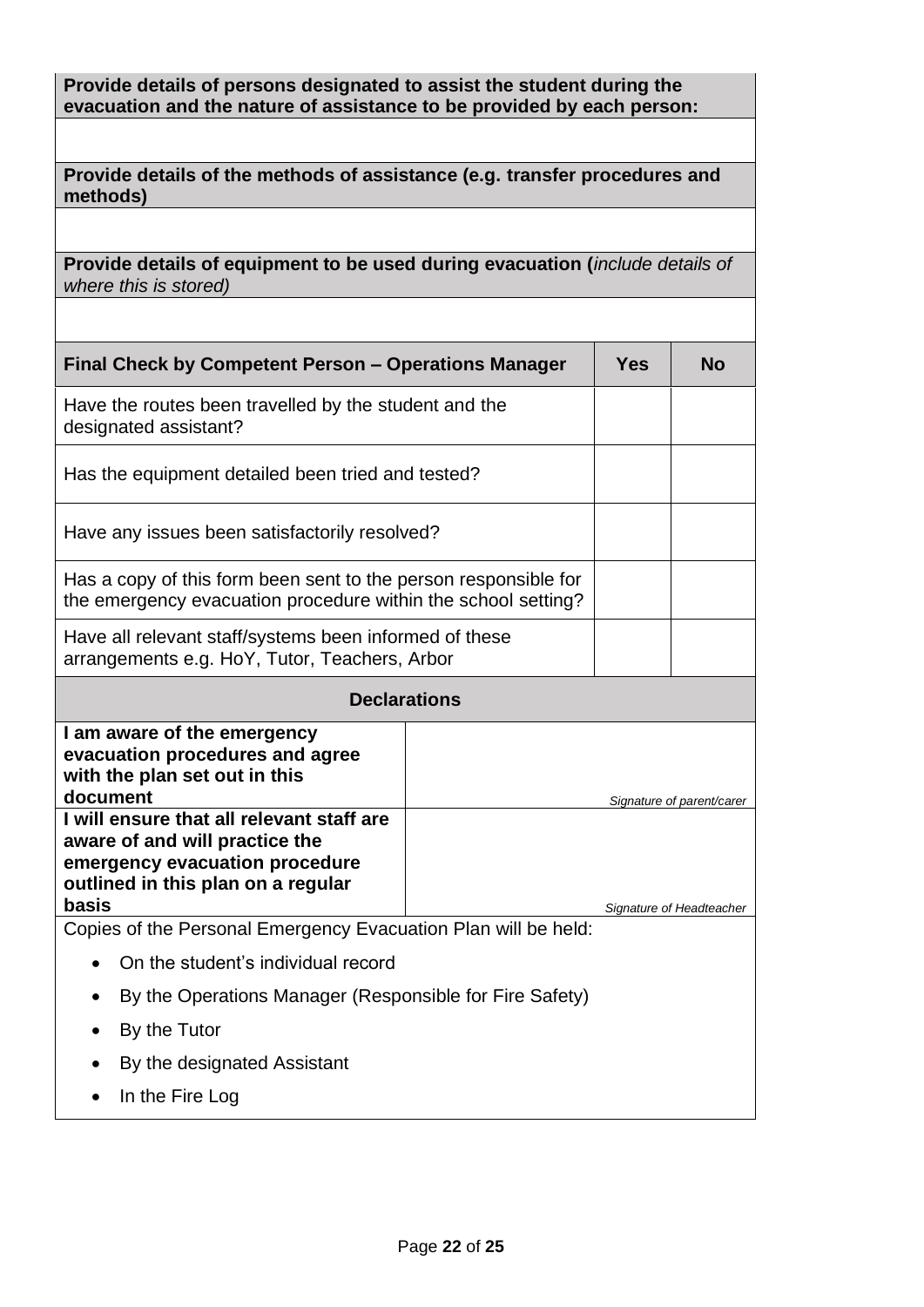

# <span id="page-22-0"></span>**23.Appendix E - Parental agreement form to administer medication**

PARENTAL AGREEMENT TO ADMINISTER PRESCRIPTION OR NONPRESCRIPTION MEDICINE **Name of School** 

#### **Notes to Parent / Guardians**

Note 1: This school will only give your child medicine after you have completed and signed this form.

Note 2: All medicines must either be in the original container as dispensed by the pharmacy, with your child's name, its contents, the dosage and the prescribing doctor's name (in the case of prescription medication) or in the original packaging (e.g.: sealed blister pack) for non-prescribed medicine.

Note 3: This information is requested, in confidence, to ensure that the school is fully aware of the medical needs of your child.

#### **Medication details**

| Date                                                                                                    |                 |
|---------------------------------------------------------------------------------------------------------|-----------------|
| Child or Young Person's name                                                                            |                 |
| Date of birth                                                                                           |                 |
| Group/class/form                                                                                        |                 |
| Reason for medication                                                                                   |                 |
| Name / type of medicine<br>(as described on the container)                                              |                 |
| Expiry date of medication                                                                               |                 |
| How much to give (i.e. dose to be given)                                                                |                 |
| Time(s) for medication to be given                                                                      |                 |
| Special precautions /other instructions<br>(e.g. to be taken with/before/after food)                    |                 |
| Are there any side effects that the school<br>needs to know about?                                      |                 |
| Procedures to take in an emergency                                                                      |                 |
| I understand that I must deliver the<br>medicine personally to  [name of staff]                         |                 |
| Time limit - please specify how long your<br>Child or Young Person needs to be taking<br>the medication | week/s<br>day/s |

| I give permission for my child to be administered the emergency inhaler held by the<br>school in the event of an emergency                 | Yes / No/ Not applicable  |
|--------------------------------------------------------------------------------------------------------------------------------------------|---------------------------|
| give permission for my child to carry their own asthma inhalers                                                                            | Yes / No / Not applicable |
| I give permission for my child to carry their own asthma inhalers and manage its use                                                       | Yes / No / Not applicable |
| I give permission for my teenage child to carry their adrenaline auto injector for<br>anaphylaxis (epi pen)                                | Yes / No / Not applicable |
| I give permission for my child to be administered the emergency adrenaline<br>autoinjector held by the school in the event of an emergency | Yes / No / Not applicable |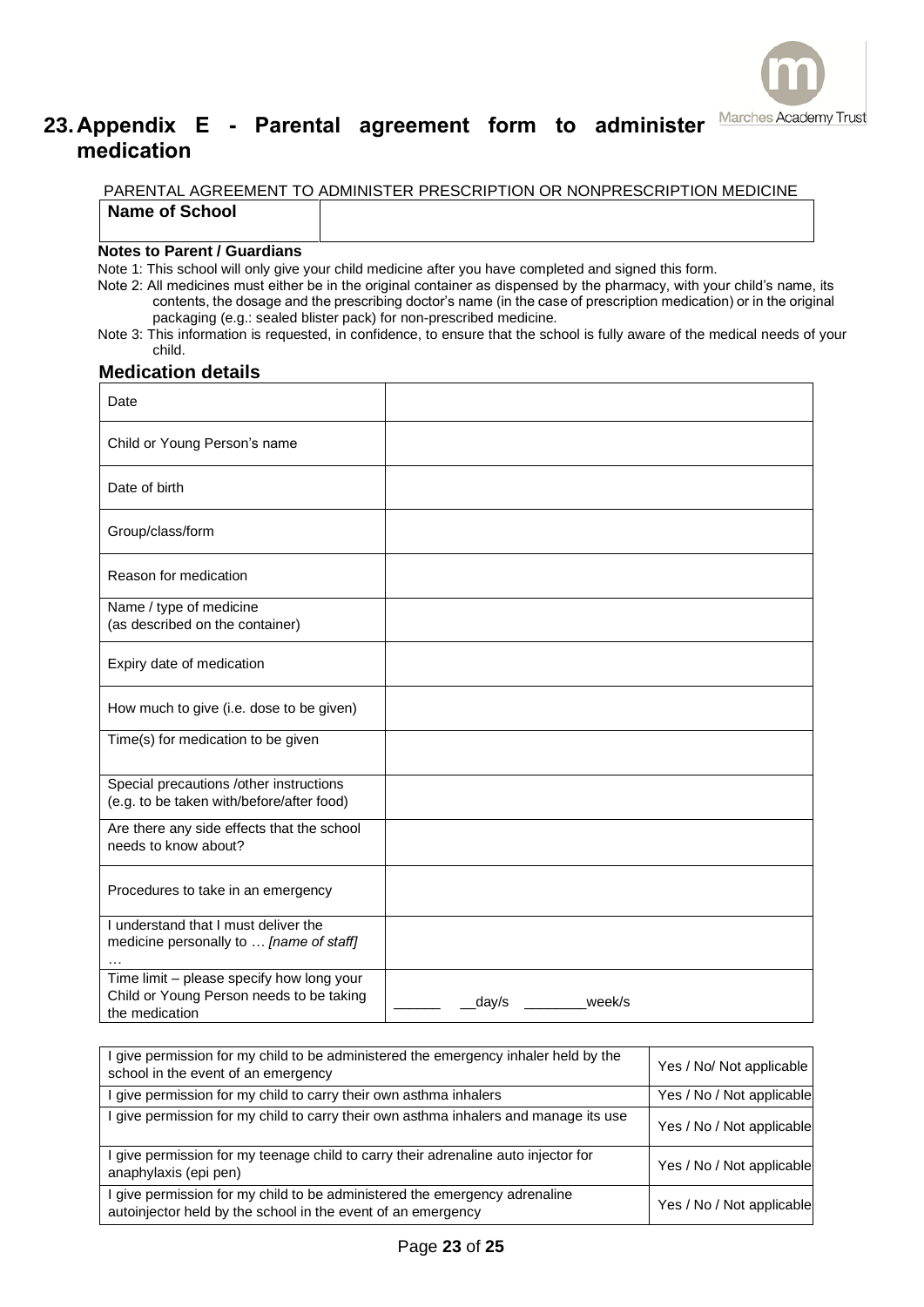

#### **PARENTAL AGREEMENT TO ADMINISTER PRESCRIPTION OR NONPRESCRIPTION MEDICINE**

I give permission for my child to carry and administer their own medication in accordance with the agreement of the school and medical staff  $\left\{ \frac{\text{Yes}}{\text{Yes}} \right\}$  Yes / No / Not applicable

#### **Details of Person Completing the Form:**

| Name of parent/guardian                                          |  |
|------------------------------------------------------------------|--|
| Relationship to Child or Young Person                            |  |
| Daytime telephone number                                         |  |
| Name and phone number of GP                                      |  |
| Agreed review date to be initiated by<br>[named member of staff] |  |

- $\Box$  I confirm that the medicine detailed overleaf has been prescribed by a doctor and that I give my permission for the school to administer the medicine to my child.
- $\Box$  I confirm that the medicine detailed is in the original packaging (in the case of non-prescription medication).
- □ I will inform the school immediately, in writing, if there is any change in dosage or frequency of the medication or if the medicine is stopped. I also agree that I am responsible for collecting any unused or out of date supplies and that I will dispose of the supplies. I understand uncollected supplies may be disposed of by the school.

The above information is, to the best of my knowledge, accurate at the time of writing.

#### Parent's Signature **Date 2018**

**(Parent/Guardian/person with parental responsibility)**

#### **Log of Medicines Administered**

| Date                                         | Time<br>given | Dose given | No of pills<br>remaining | <b>Staff</b><br>Name | Problems/side effects |
|----------------------------------------------|---------------|------------|--------------------------|----------------------|-----------------------|
|                                              |               |            |                          |                      |                       |
|                                              |               |            |                          |                      |                       |
|                                              |               |            |                          |                      |                       |
|                                              |               |            |                          |                      |                       |
| Parent informed of use of emergency inhaler? |               |            |                          |                      |                       |
| Parent informed of use of emergency AAI      |               |            |                          |                      |                       |